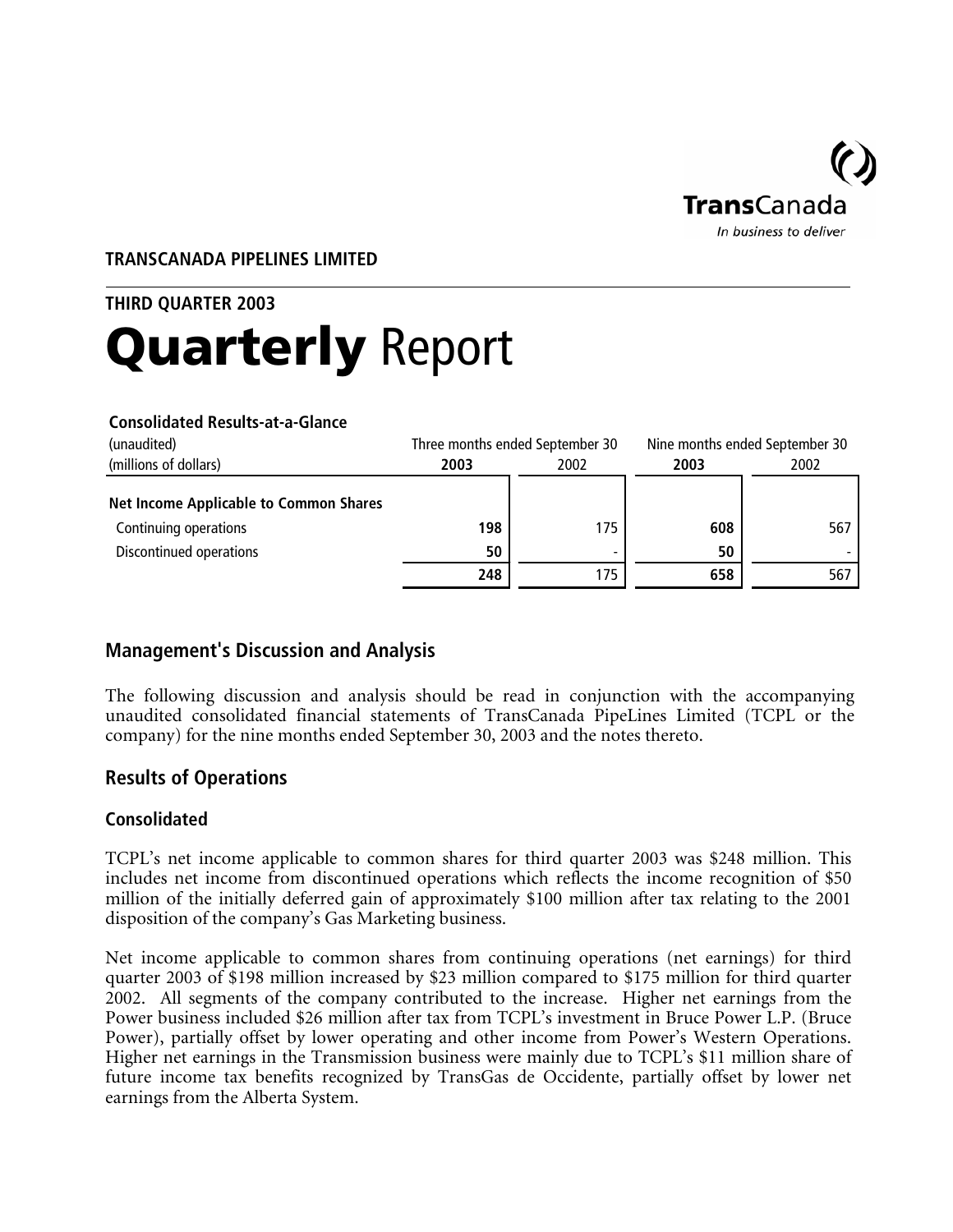TCPL's net income applicable to common shares for the nine months ended September 30, 2003 was \$658 million after reflecting net income from discontinued operations of \$50 million compared to \$567 million for the comparable period in 2002.

TCPL's net earnings applicable to common shares from continuing operations for the nine months ended September 30, 2003 was \$608 million compared to \$567 million for the comparable period in 2002. The increase of \$41 million in the first nine months of 2003 compared to the same period in 2002 was primarily due to higher net earnings from the Power business and lower net expenses in the Corporate segment, partially offset by lower net earnings from the Transmission segment.

The Power segment net earnings for the nine months ended September 30, 2003 included \$66 million after tax from TCPL's investment in Bruce Power which was acquired in February 2003 and a \$19 million positive after-tax earnings impact of a June 2003 settlement with a former counterparty which defaulted in 2001 under power forward contracts. This amount represents the value of power forward contracts terminated at the time of the counterparty's default. These increases are partially offset by reduced operating and other income from the Northeastern U.S. Operations, combined with higher general, administrative and support costs.

The decrease in 2003 year-to-date net expenses in the Corporate segment compared to the same period in the prior year was primarily due to lower general and administrative expenses related to services that support discontinued operations, lower net interest costs and the positive impact of foreign exchange rates.

The lower net earnings in the Transmission segment for the nine months ended September 30, 2003 compared to the same period in the prior year were primarily due to the decline in the Alberta System's 2003 net earnings reflecting the one-year fixed revenue requirement settlement reached between TCPL and its stakeholders in February 2003. In June 2002, TCPL received the National Energy Board (NEB) decision on its Fair Return application (Fair Return decision) to determine the cost of capital to be included in the calculation of 2001 and 2002 final tolls on its Canadian Mainline. The results for the nine months ended September 30, 2002 included after-tax income of \$30 million representing the impact of the Fair Return decision for 2001 (\$16 million) and nine months ended September 30, 2002 (\$14 million). The results for the nine months ended September 30, 2002 also included TCPL's \$7 million share of a favourable ruling for Great Lakes related to Minnesota use tax paid in prior years.

Funds generated from continuing operations of \$516 million for third quarter 2003 increased \$49 million compared to third quarter 2002. Funds generated from continuing operations of \$1,407 million for the nine months ended September 30, 2003 increased \$47 million compared to the same period last year.

| (unaudited)                                   | Three months ended September 30 |      | Nine months ended September 30 |      |
|-----------------------------------------------|---------------------------------|------|--------------------------------|------|
| (millions of dollars)                         | 2003                            | 2002 | 2003                           | 2002 |
| Transmission                                  | 160                             | 154  | 462                            | 491  |
| Power                                         | 50                              | 35   | 176                            | 116  |
| Corporate                                     | (12)                            | (14) | (30)                           | (40) |
| Continuing operations                         | 198                             | 175  | 608                            | 567  |
| Discontinued operations                       | 50                              |      | 50                             |      |
| <b>Net Income Applicable to Common Shares</b> | 248                             | 175  | 658                            | 567  |

#### **Segment Results-at-a-Glance**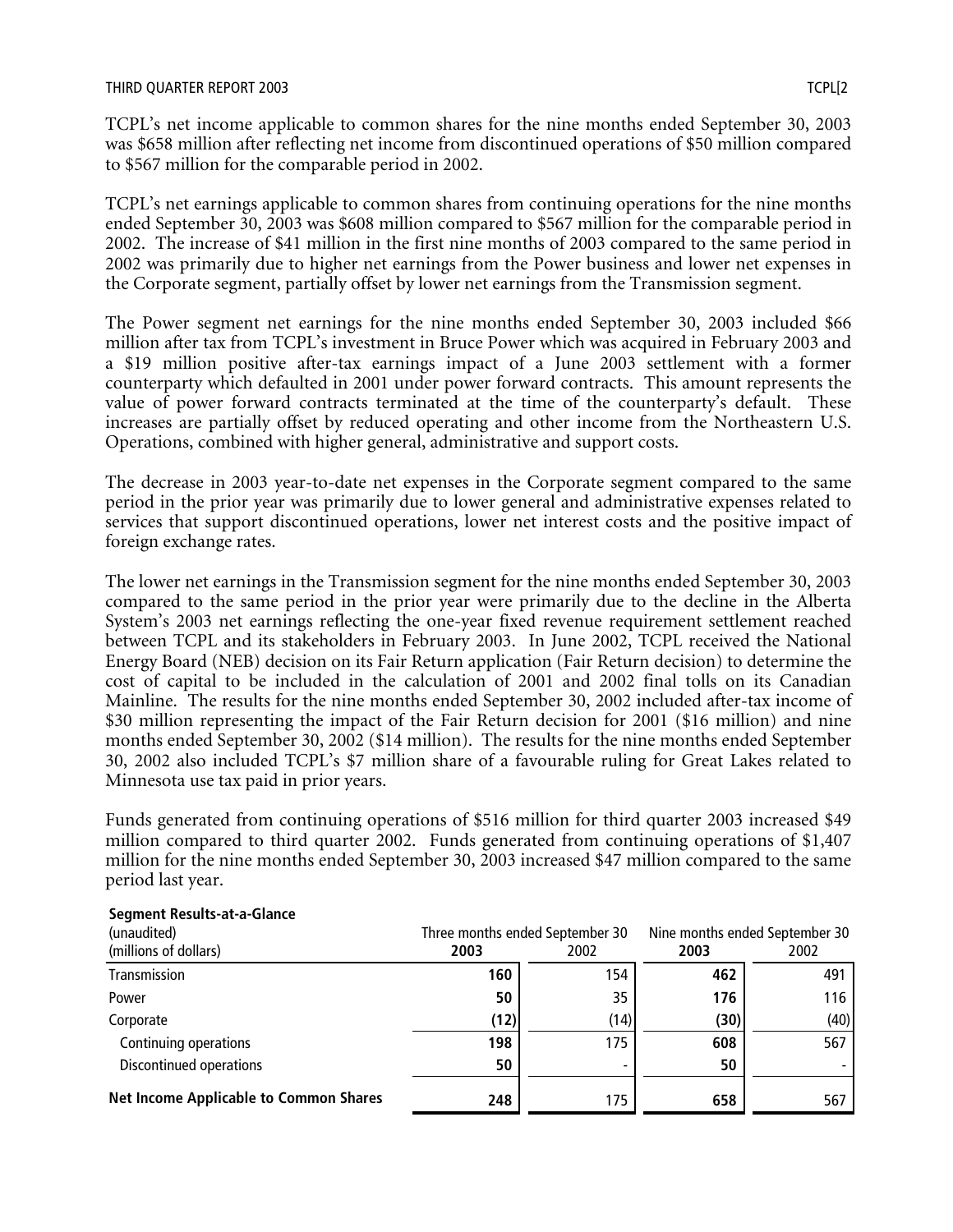## **Transmission**

The Transmission business generated net earnings of \$160 million and \$462 million for the three and nine months ended September 30, 2003, respectively, compared to \$154 million and \$491 million for the same periods in 2002.

| (unaudited)                                |      | Three months ended September 30 | Nine months ended September 30 |      |
|--------------------------------------------|------|---------------------------------|--------------------------------|------|
| (millions of dollars)                      | 2003 | 2002                            | 2003                           | 2002 |
| <b>Wholly-Owned Pipelines</b>              |      |                                 |                                |      |
| Alberta System                             | 50   | 56                              | 136                            | 158  |
| <b>Canadian Mainline</b>                   | 73   | 72                              | 215                            | 232  |
| Foothills*                                 | 5    | 4                               | 14                             | 13   |
| <b>BC System</b>                           |      |                                 | 4                              | 4    |
|                                            | 128  | 133                             | 369                            | 407  |
| <b>North American Pipeline Ventures</b>    |      |                                 |                                |      |
| <b>Great Lakes</b>                         | 10   | 13                              | 38                             | 49   |
| Iroquois                                   | 4    | 4                               | 15                             | 15   |
| TC PipeLines, LP                           | 4    | 4                               | 11                             | 12   |
| Portland                                   |      |                                 | 7                              | 2    |
| Ventures LP                                | 3    | 2                               | 7                              | 5    |
| Trans Québec & Maritimes                   | 2    |                                 | 6                              | 6    |
| CrossAlta                                  |      | 2                               | 4                              | 9    |
| TransGas de Occidente                      | 13   | 3                               | 20                             | 5    |
| Northern Development                       | (1)  | (3)                             | (2)                            | (5)  |
| General, administrative, support and other | (3)  | (6)                             | (13)                           | (14) |
|                                            | 32   | 21                              | 93                             | 84   |
| Net earnings                               | 160  | 154                             | 462                            | 491  |

## **Transmission Results-at-a-Glance**

\* The remaining interests in Foothills, previously not held by TCPL, were acquired in August 2003. Amounts in this table reflect TCPL's proportionate interest in Foothills' earnings prior to the acquisition and 100 per cent interest thereafter.

## Wholly-Owned Pipelines

The Alberta System's net earnings of \$50 million in third quarter 2003 decreased \$6 million compared to \$56 million in the same quarter of 2002. Net earnings of \$136 million for the nine months ended September 30, 2003 decreased \$22 million compared to the same period in 2002. The decrease is primarily due to lower earnings from the one-year 2003 Alberta System Revenue Requirement Settlement (the 2003 Settlement) reached in February 2003. The 2003 Settlement includes a fixed revenue requirement component, before non-routine adjustments, of \$1.277 billion compared to \$1.347 billion in 2002. The Alberta System's annual net earnings in 2003, initially expected to be approximately \$40 million lower than 2002 annual net earnings of \$214 million, are now expected to be approximately \$30 million below 2002 net earnings. This improved outlook for 2003 net earnings is primarily attributable to lower financing and operating costs than initially anticipated.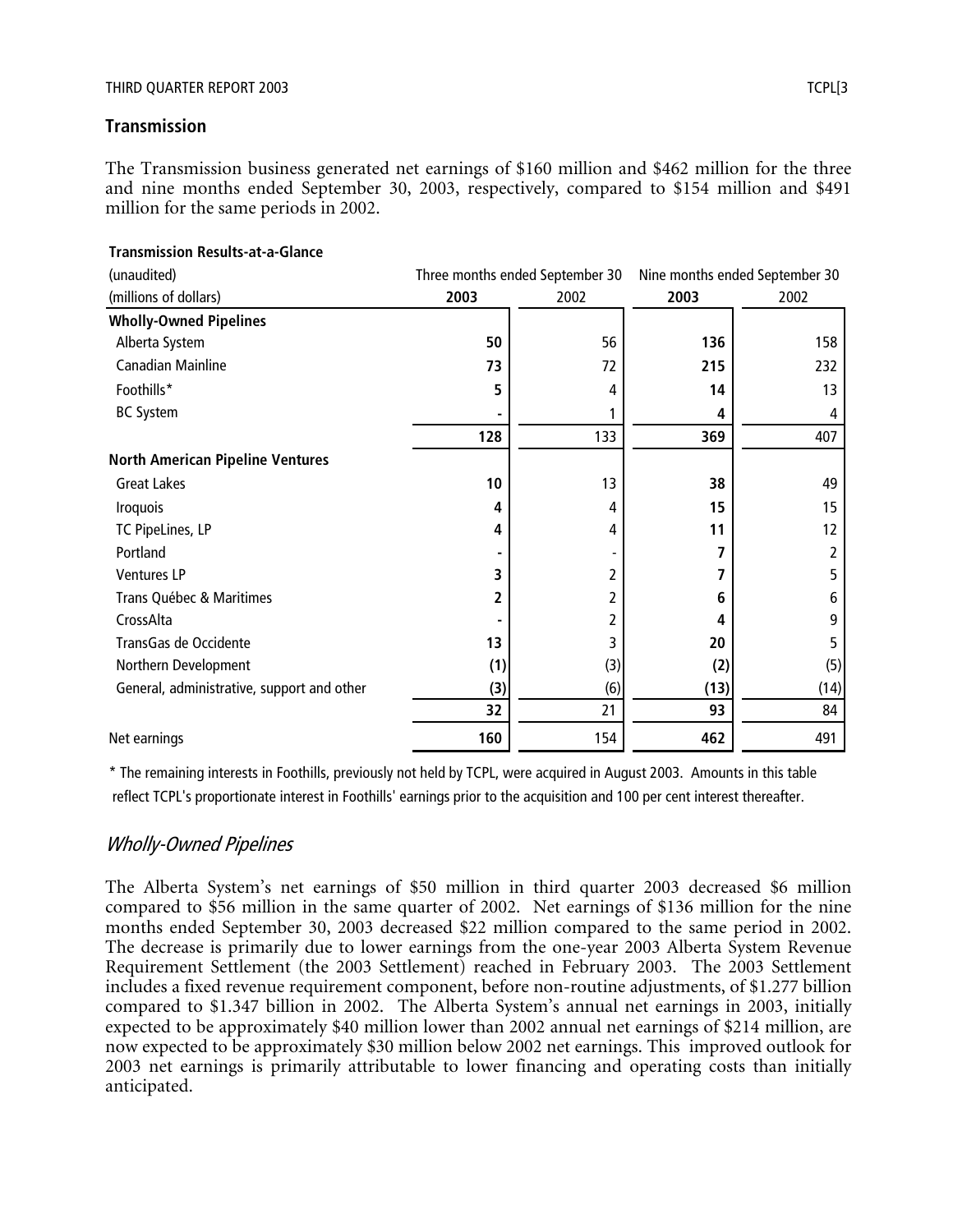#### THIRD QUARTER REPORT 2003 TCPL[4

The Canadian Mainline's net earnings have increased \$1 million and decreased \$17 million for the three and nine months ended September 30, 2003, respectively, when compared to the corresponding periods in 2002. The decrease in year-to-date 2003 net earnings as compared to net earnings in the same period in 2002 is mainly due to the NEB's Fair Return decision, which resulted in the recognition in June 2002 of \$16 million of net earnings related to the year ended December 31, 2001. Net earnings in 2003 reflect an increase in the approved rate of return on common equity from 9.53 per cent in 2002 to 9.79 per cent in 2003, offset by a lower average investment base.

In December 2002, the NEB approved TCPL's application to charge interim tolls for transportation service, effective January 1, 2003. In August 2003, the NEB approved interim tolls that the company will charge for the period September 1, 2003 to December 31, 2003. The NEB ordered that tolls will remain interim pending a decision from the Federal Court of Appeal on TCPL's Fair Return Review and Variance Application.

On August 15, 2003, TCPL acquired the remaining interests of Foothills Pipe Lines Ltd. (Foothills) and its subsidiaries from Duke Energy Gas Transmission (Duke) for \$259 million, including assumption of \$154 million of Duke's proportionate share of Foothills' corporate debt. The net earnings prior to the acquisition reflect TCPL's previous interests in Foothills. Prior to the acquisition, TCPL directly and indirectly owned 50 per cent of Foothills, 69.5 per cent of Foothills (Sask.), 74.5 per cent of Foothills (Alta.) and 74.5 per cent of Foothills (South B.C.).

## **Operating Statistics**

| Nine months ended September 30<br>(unaudited)                   |       | Alberta<br>System <sup>*</sup> |       | Canadian<br>Mainline** | Foothills*** |       |      | ВC<br>System |
|-----------------------------------------------------------------|-------|--------------------------------|-------|------------------------|--------------|-------|------|--------------|
|                                                                 |       |                                |       |                        |              |       |      |              |
|                                                                 | 2003  | 2002                           | 2003  | 2002                   | 2003         | 2002  | 2003 | 2002         |
| Average investment base (\$ millions)<br>Delivery volumes (Bcf) | 4.909 | 5.089                          | 8.601 | 8.909                  | 742          | $***$ | 237  | 204          |
| Total                                                           | 2,893 | 3,076                          | 1.990 | .950                   | 813          | $***$ | 227  | 270          |
| Average per day                                                 | 10.6  | 11.3                           | 7.3   | 7.1                    | 3.0          | $***$ | 0.8  | 1.0          |

\* Field receipt volumes for the Alberta System for the nine months ended September 30, 2003 were 2,926 Bcf (2002 - 3,094 Bcf); average per day was 10.7 Bcf (2002 - 11.3 Bcf).

\*\* Canadian Mainline deliveries originating at the Alberta border and in Saskatchewan for the nine months ended September 30, 2003 were 1,572 Bcf (2002 - 1,665 Bcf); average per day was 5.8 Bcf (2002 - 6.1 Bcf).

\*\*\* The remaining interests in Foothills were acquired in August 2003. The year-to-date 2003 delivery volumes in the table represent 100 per cent of Foothills.

## North American Pipeline Ventures

TCPL's proportionate share of net earnings from its other Transmission businesses was \$32 million and \$93 million for the three and nine months ended September 30, 2003, respectively.

Net earnings for third quarter 2003 were \$11 million higher than the same quarter in 2002 primarily as a result of TCPL's \$11 million share of future income tax benefits recognized by TransGas de Occidente. In addition, there were higher operating earnings from Ventures LP, and lower spending on Northern Development. These increases were partially offset by lower contributions from CrossAlta, higher operating costs in Great Lakes and the impact of a weaker U.S. dollar.

The 2002 year-to-date results included TCPL's \$7 million share of a favourable ruling for Great Lakes related to Minnesota use tax paid in prior years. Excluding the impact of the Great Lakes ruling in 2002, net earnings for the nine months ended September 30, 2003 increased \$16 million compared to the same period in 2002. TCPL's share of Portland's net earnings has increased \$5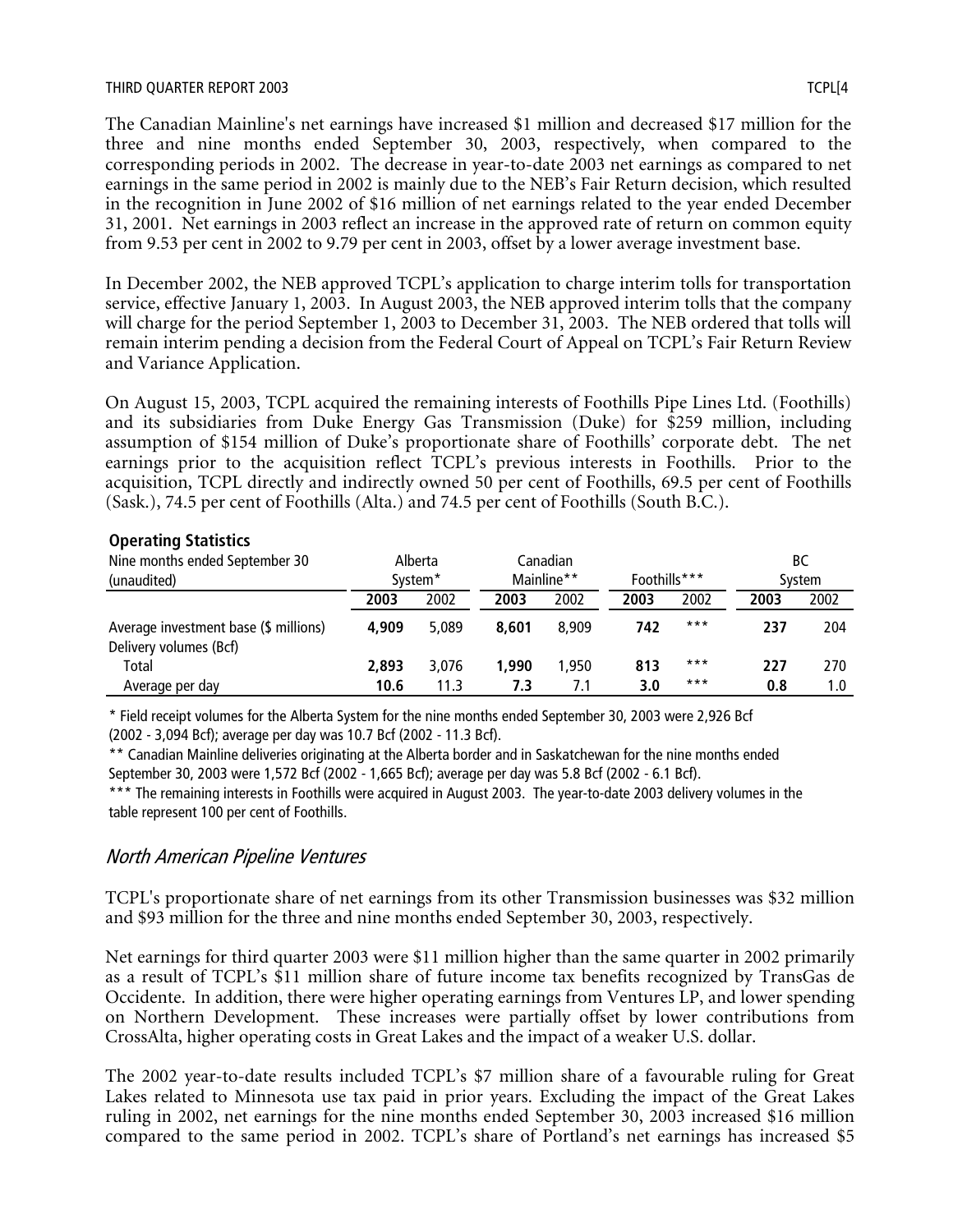#### THIRD QUARTER REPORT 2003 TCPL[5

million for the nine months ended September 30, 2003 compared to the same period in 2002, primarily as a result of a rate settlement in early 2003 and a subsequent positive depreciation adjustment related to 2002 and recorded by TCPL in 2003. In addition, earnings from TransGas de Occidente were higher as a result of higher contractual tolls and recognition of future income tax benefits. These increases were offset by lower earnings from CrossAlta and a weaker U.S. dollar.

#### **Power**

#### **Power Results-at-a-Glance**

| (unaudited)                               |      | Nine months ended September 30<br>Three months ended September 30 |      |      |
|-------------------------------------------|------|-------------------------------------------------------------------|------|------|
| (millions of dollars)                     | 2003 | 2002                                                              | 2003 | 2002 |
| <b>Western operations</b>                 | 26   | 40                                                                | 129  | 101  |
| Northeastern U.S. operations              | 30   | 27                                                                | 91   | 114  |
| Bruce Power L.P. investment               | 38   |                                                                   | 92   |      |
| Power LP investment                       | 8    | 9                                                                 | 26   | 27   |
| General, administrative and support costs | (23) | (17)                                                              | (66) | (48) |
| Operating and other income                | 79   | 59                                                                | 272  | 194  |
| Financial charges                         | (2)  | (3)                                                               | (8)  | (9)  |
| Income taxes                              | (27) | (21)                                                              | (88) | (69) |
| Net earnings                              | 50   | 35                                                                | 176  | 116  |

Power's net earnings of \$50 million in third quarter 2003 increased \$15 million compared to \$35 million in third quarter 2002. Earnings from the recently acquired interest in Bruce Power was the primary reason for the increase. Partially offsetting this increase was a lower contribution from Western Operations and higher general, administrative and support costs.

Net earnings of \$176 million for the nine months ended September 30, 2003 were \$60 million higher when compared to the same period in 2002. Bruce Power earnings, a settlement in second quarter 2003 in Western Operations for the value of power forward contracts terminated with a former counterparty and the addition of the ManChief plant in late 2002 were the primary reasons for the increase. Partially offsetting the increase were lower earnings from the Northeastern U.S. Operations and higher general, administrative and support costs.

## Western Operations

Operating and other income in Western Operations for the three months ended September 30, 2003 of \$26 million was \$14 million lower compared to the same period in 2002. The decrease is due to lower prices achieved on power sales as well as higher cost of natural gas fuel at the carbon black facility in southern Alberta in 2003, partially offset by contribution from the ManChief plant.

Operating and other income in Western Operations for the nine months ended September 30, 2003 of \$129 million was \$28 million higher compared to the same period in 2002, mainly due to a \$31 million pre-tax (\$19 million after tax) positive earnings impact related to a June 2003 settlement with a former counterparty which defaulted in 2001 under power forward contracts. The ManChief acquisition in 2002 also contributed to higher operating income. Partially offsetting these increases were the effects in 2003 of lower prices achieved on the overall sale of power and higher cost of natural gas fuel at the carbon black facility.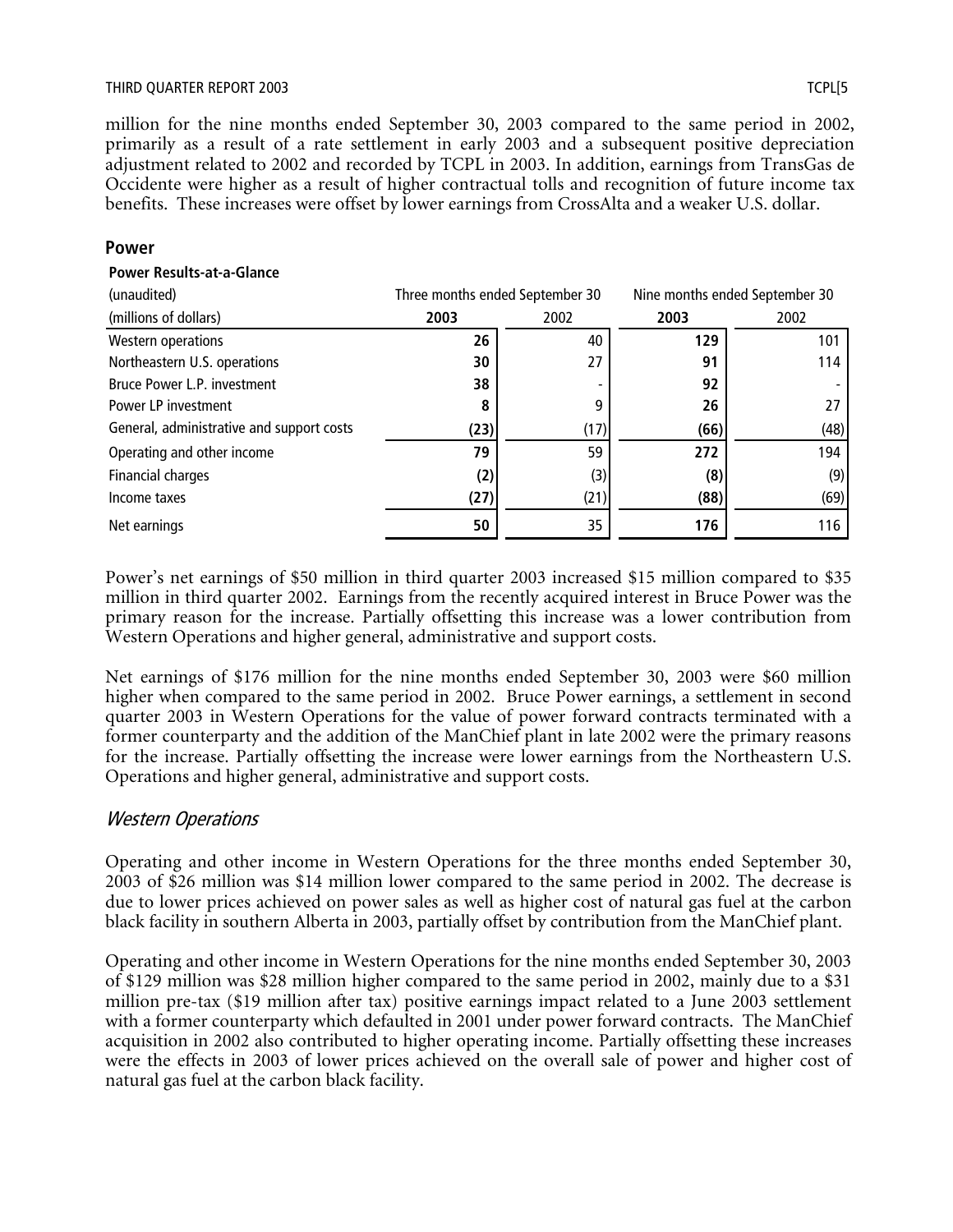## Northeastern U.S. Operations

Operating and other income in Northeastern U.S. Operations of \$30 million for the three months ended September 30, 2003 increased \$3 million compared to the same period in 2002 primarily due to increased water flows through the Curtis Palmer hydroelectric facility.

Operating and other income in Northeastern U.S. Operations of \$91 million for the nine months ended September 30, 2003 decreased \$23 million compared to the same period in 2002 primarily due to the higher cost of natural gas fuel at Ocean State Power (OSP) resulting from an arbitration process, fewer market opportunities in the first half of 2003 than in 2002 and the unfavourable impact of a weaker U.S. dollar. OSP is currently in discussions with its natural gas fuel supplier regarding changes to the price of its fuel supply.

## Bruce Power L.P. Investment

## **Bruce Power L.P. (100 per cent basis)**

| (unaudited)                                                | Three months ended | Nine months ended  |
|------------------------------------------------------------|--------------------|--------------------|
| (millions of dollars)                                      | September 30, 2003 | September 30, 2003 |
| Revenues                                                   | 297                | 939                |
| Operating expenses                                         | 196                | 599                |
| Operating income                                           | 101                | 340                |
| Financial charges                                          |                    | 49                 |
| Income before income taxes                                 | 84                 | 291                |
| TCPL's interest in Bruce Power income before income taxes* | 27                 | 66                 |
| Adjustments**                                              |                    | 26                 |
| TCPL's income from Bruce Power before income taxes         | 38                 | 92                 |

\* TCPL acquired its interest in Bruce Power on February 14, 2003. Bruce Power's 100 per cent income before income taxes from February 14 to September 30, 2003 was \$210 million.

\*\* See Note 7 to the September 30, 2003 financial statements for an explanation of the purchase price amortizations.

Bruce Power contributed \$38 million of pre-tax equity income in third quarter 2003 compared to \$16 million in second quarter 2003. The increase reflected higher output compared to the second quarter 2003 when one of the Bruce B units was on a planned maintenance outage for almost the entire second quarter. Overall prices achieved during third quarter 2003 were \$45 per megawatt hour (MWh) which is consistent with second quarter 2003. The average price achieved for the nine months ended September 30, 2003 was approximately \$49 per MWh. Approximately 34 per cent of the output was sold into Ontario's wholesale spot market in third quarter 2003 with the remainder being sold under longer term contracts.

TCPL's share of power output for third quarter 2003 was 2,041 gigawatt hours (GWh) compared to 1,681 GWh in second quarter 2003. The Bruce B units ran at an average availability of 94 per cent for third quarter 2003. The average availability during TCPL's period of ownership ending September 30, 2003 was 88 per cent.

On October 7, 2003, Bruce A Unit 4 began producing electricity to the Ontario electricity grid. After performing and evaluating tests of the shutdown system, Bruce A Unit 4 is expected to reconnect to the grid and will begin ramping up to full power. Bruce Power is also working towards the removal of the Canadian Nuclear Safety Commission shutdown guarantees on Bruce A Unit 3. Following removal of the shutdown guarantees, Bruce A Unit 3 will undergo similar commissioning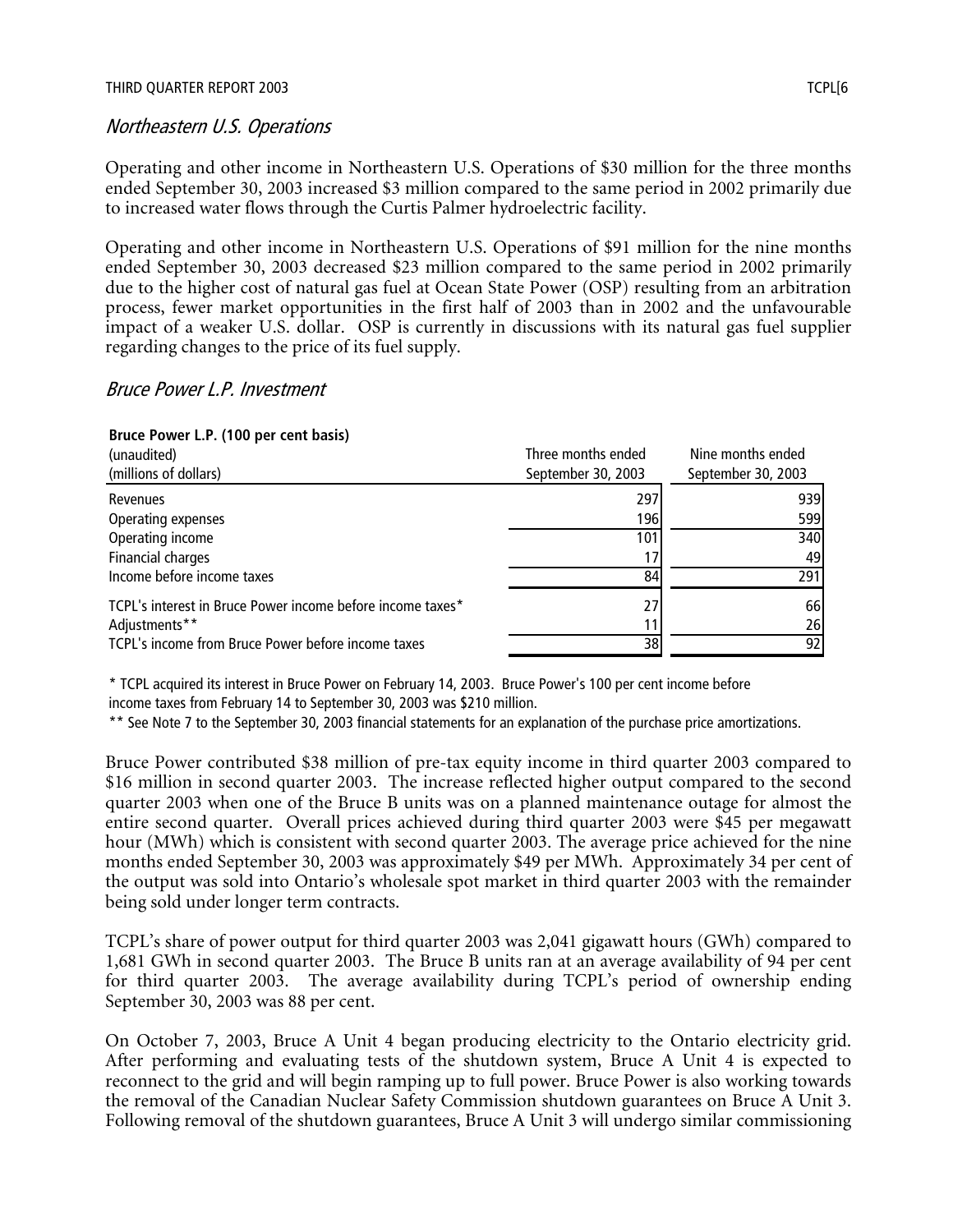#### THIRD QUARTER REPORT 2003 TCPL[7

tests and procedures as with Bruce A Unit 4. The cumulative restart cost incurred by Bruce Power to the end of September 2003 for the two Bruce A units was approximately \$688 million. Bruce Power has incurred approximately \$315 million on the two unit restart program in the first nine months of 2003, of which \$80 million was incurred in third quarter 2003*.* TCPL has a 31.6 per cent interest in Bruce Power.

Equity income from Bruce Power is directly impacted by fluctuations in wholesale spot market prices for electricity as well as overall plant availability, which in turn, is impacted by scheduled and unscheduled maintenance. Bruce B Unit 8 began scheduled maintenance on September 20, 2003 which is expected to continue into the middle of fourth quarter 2003. To reduce its exposure to spot market prices, Bruce Power has entered into fixed price sales contracts for approximately 1,850 megawatts (MW) of output for the remainder of 2003.

## Power LP Investment

Operating and other income of \$8 million and \$26 million for the three and nine months ended September 30, 2003, was consistent with the same periods in 2002.

## General, Administrative and Support Costs

General, administrative and support costs for the three and nine months ended September 30, 2003 increased \$6 million and \$18 million, respectively, compared to the same periods in 2002, mainly reflecting higher support costs as part of the company's continued investment in Power.

| <b>Power Sales Volumes*</b>   |       |       |                                                                |        |
|-------------------------------|-------|-------|----------------------------------------------------------------|--------|
| (unaudited)                   |       |       | Three months ended September 30 Nine months ended September 30 |        |
| (GWh)                         | 2003  | 2002  | 2003                                                           | 2002   |
| Western operations            | 3,068 | 2.876 | 9.324                                                          | 9,201  |
| Northeastern U.S. operations  | 1.719 | 1.542 | 5,112                                                          | 4,117  |
| Bruce Power L.P. investment** | 2,041 | n/a   | 4.809                                                          | n/a    |
| Power LP investment           | 582   | 651   | 1,604                                                          | 1,779  |
| Total                         | 7.410 | 5.069 | 20,849                                                         | 15,097 |

# \* Power sales volumes include TCPL's share of Bruce Power L.P. output (31.6 per cent) and the Sundance B power purchase arrangement (50 per cent).

\*\* Acquired in February 2003. Sales volumes reflect TCPL's share for the period February 14, 2003 to September 30, 2003.

| Weighted Average Plant Availability* | Three months ended September 30 Nine months ended September 30 |      |      |      |
|--------------------------------------|----------------------------------------------------------------|------|------|------|
| (unaudited)                          | 2003                                                           | 2002 | 2003 | 2002 |
| Western operations                   | 91%                                                            | 98%  | 93%  | 97%  |
| Northeastern U.S. operations         | 99%                                                            | 99%  | 92%  | 99%  |
| Bruce Power L.P. investment**        | 94%                                                            | n/a  | 88%  | n/a  |
| Power LP investment                  | 99%                                                            | 98%  | 95%  | 94%  |
| All plants                           | 96%                                                            | 99%  | 91%  | 97%  |

\* Plant availability is reduced by planned and unplanned outages.

\*\* Acquired in February 2003. TCPL's availability reflects the period February 14, 2003 to September 30, 2003 and refers only to the Bruce B units.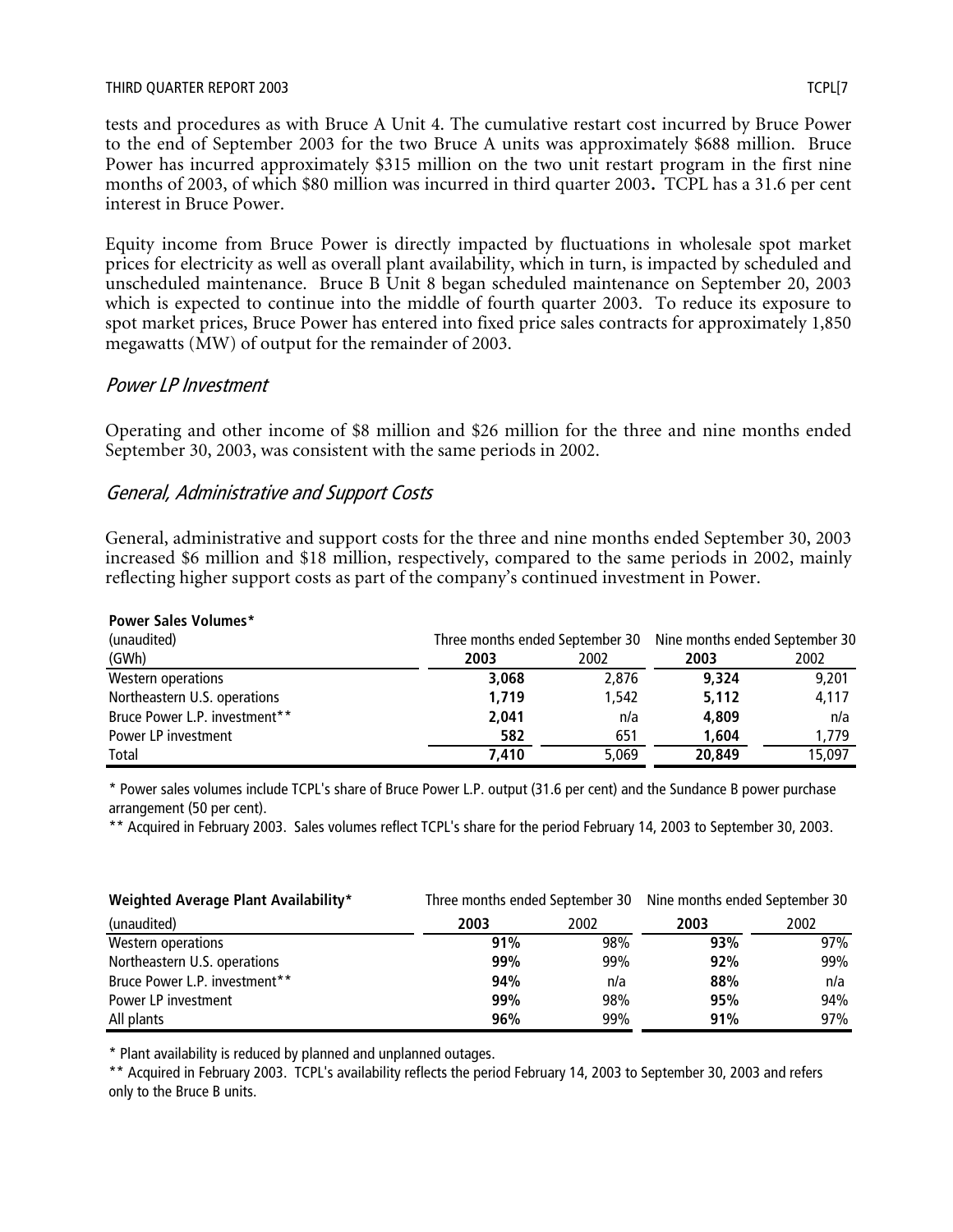## **Corporate**

Net expenses were \$12 million and \$14 million for the three months ended September 30, 2003 and 2002, respectively. This \$2 million decrease in net expenses for third quarter 2003 is mainly due to lower general and administrative expenses related to services that support discontinued operations.

Net expenses were \$30 million for the nine months ended September 30, 2003 compared to \$40 million for the same period in 2002. This \$10 million decrease is primarily due to lower general and administrative expenses related to services that support discontinued operations, lower net interest costs and the positive impact of foreign exchange rates compared to the same period in the prior year.

## **Discontinued Operations**

The Board of Directors approved a plan in July 2001 to dispose of the company's Gas Marketing business. The company's exit from Gas Marketing was substantially completed by December 31, 2001. The company mitigated its exposures associated with the contingent liabilities related to the divested gas marketing operations by obtaining from a subsidiary of Mirant Corporation (Mirant) certain remaining contracts in June and July 2003, and simultaneously hedging the market price exposures of these contracts. The company remains contingently liable for certain residual obligations.

At September 30, 2003, TCPL reviewed the provision for loss on discontinued operations and the deferred gain, taking into consideration the impacts of Mirant's filing for bankruptcy protection in July 2003 and the mitigation of the contingent liabilities referred to above. As a result of this review, \$50 million of the original approximately \$100 million after-tax deferred gain was recognized in income in third quarter 2003. In addition, TCPL concluded that the remaining provision was adequate, and the deferral of the remaining approximately \$50 million of deferred after-tax gains related to the divested Gas Marketing business was appropriate.

## **Liquidity and Capital Resources**

## **Funds Generated from Operations**

Funds generated from continuing operations were \$516 million and \$1,407 million for the three and nine months ended September 30, 2003, respectively, compared with \$467 million and \$1,360 million for the same periods in 2002.

TCPL expects that its ability to generate sufficient amounts of cash in the short term and the long term when needed, and to maintain financial capacity and flexibility to provide for planned growth is adequate and remains substantially unchanged since December 31, 2002.

## **Investing Activities**

In the three and nine months ended September 30, 2003, capital expenditures, excluding acquisitions, totalled \$81 million (2002 - \$182 million) and \$264 million (2002 - \$397 million), respectively, and related primarily to Iroquois' ongoing Eastchester Expansion project into New York City, maintenance and capacity capital in wholly-owned pipelines and ongoing construction of the MacKay River power plant in Alberta.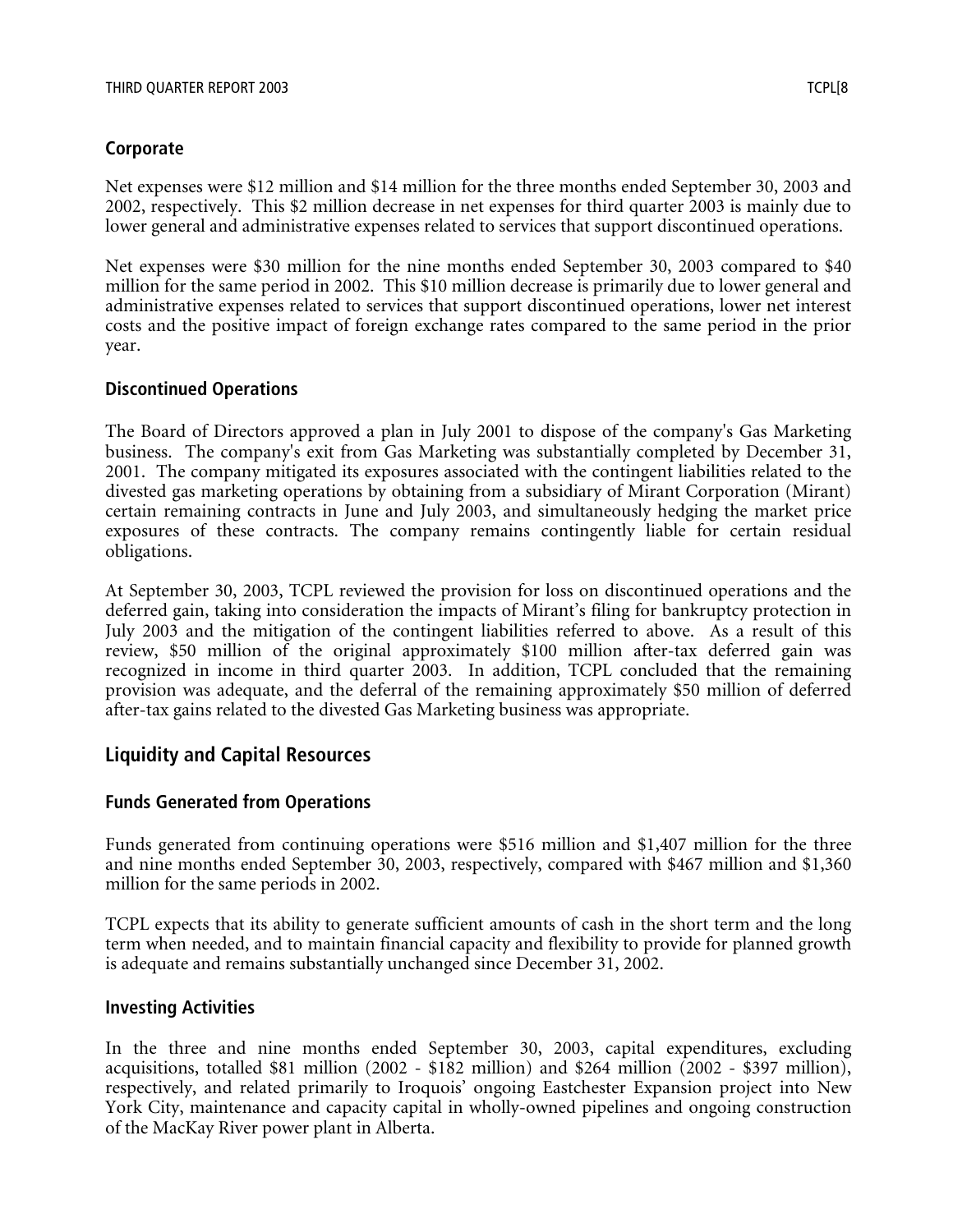Acquisitions for the nine months ended September 30, 2003 totalled \$547 million (2002 – \$19 million) and were primarily comprised of:

- in third quarter 2003, the acquisition of the remaining interests in Foothills for approximately \$105 million,
- in third quarter 2003, the increase in interest in Portland Natural Gas Transmission System (PNGTS) to 43.42 per cent for approximately US\$19.3 million, and
- in first quarter 2003, the acquisition of a 31.6 per cent interest in Bruce Power for approximately \$409 million including closing adjustments.

In addition, TCPL assumed \$154 million of debt on the Foothills acquisition.

## **Financing Activities**

TCPL used a portion of its cash resources to fund long-term debt maturities of \$386 million in the nine months ended September 30, 2003. In June 2003, the company issued U.S. \$350 million of ten year notes bearing interest at 4.00 per cent. For the nine months ended September 30, 2003, outstanding notes payable increased by \$279 million, while cash and short-term investments also increased by \$195 million.

In July 2003, TCPL redeemed all of its outstanding US\$160 million, 8.75 per cent Junior Subordinated Debentures, also known as Cumulative Trust Originated Preferred Securities. Holders of these debentures received US\$25.0122 per US\$25.00 of the principal amount, which included accrued and unpaid interest to the redemption date.

## Dividends

On October 28, 2003, TCPL's Board of Directors declared a dividend for the quarter ending December 31, 2003 in an aggregate amount equal to the aggregate quarterly dividend to be paid on January 30, 2004 by TransCanada Corporation on its issued and outstanding common shares as at the close of business on December 31, 2003. The Board also declared regular dividends on TCPL's preferred shares.

## **Risk Management**

With respect to continuing operations, TCPL's market, financial and counterparty risks remain substantially unchanged since December 31, 2002. See explanation for discontinued operations' risk management activity under Results of Operations – Discontinued Operations. For further information on risks, refer to Management's Discussion and Analysis in TransCanada PipeLines Limited's 2002 Annual Report.

The processes within TCPL's risk management function are designed to ensure that risks are properly identified, quantified, reported and managed. Risk management strategies, policies and limits are designed to ensure TCPL's risk-taking is consistent with its business objectives and risk tolerance. Risks are managed within limits ultimately established by the Board of Directors and implemented by senior management, monitored by risk management personnel and audited by internal audit personnel.

TCPL manages market and financial risk exposures in accordance with its corporate market risk policy and position limits. The company's primary market risks result from volatility in commodity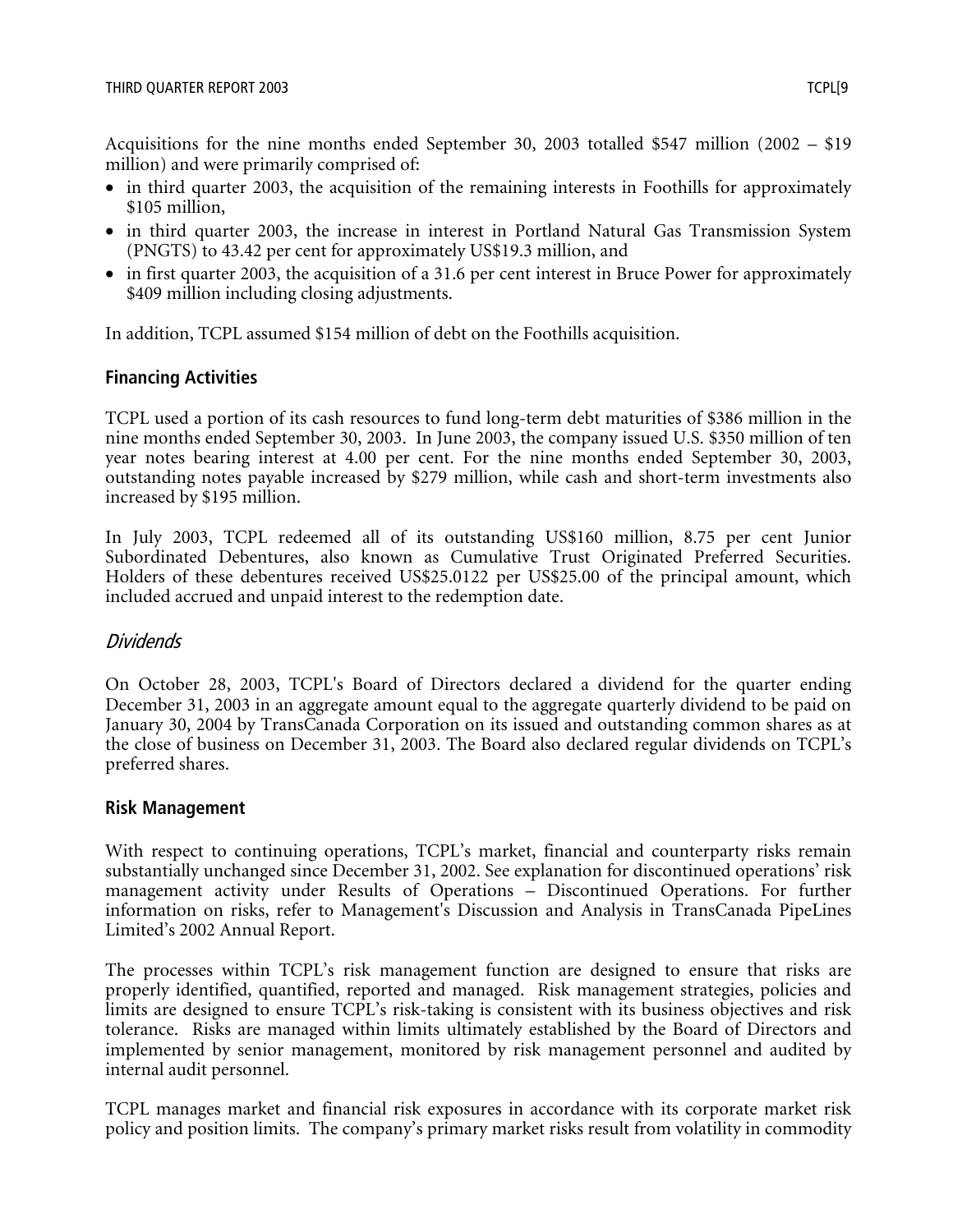prices, interest rates and foreign currency exchange rates. TCPL's counterparty risk exposure results from the failure of a counterparty to meet its contractual financial obligations, and is managed in accordance with its corporate counterparty risk policy.

## **Controls and Procedures**

As of the end of the period covered by this quarterly report, TCPL's management together with TCPL's President and Chief Executive Officer and Chief Financial Officer evaluated the effectiveness of the design and operation of the company's disclosure controls and procedures. Based on this evaluation, the President and Chief Executive Officer and the Chief Financial Officer of TCPL have concluded that the disclosure controls and procedures are effective.

There were no changes in TCPL's internal control over financial reporting during the most recent fiscal quarter that have materially affected or are reasonably likely to materially affect TCPL's internal control over financial reporting.

# **Critical Accounting Policy**

TCPL's critical accounting policy, which remains unchanged since December 31, 2002, is the use of regulatory accounting for its regulated operations. For further information on this critical accounting policy, refer to Management's Discussion and Analysis in TransCanada PipeLines Limited's 2002 Annual Report.

# **Critical Accounting Estimates**

Since a determination of many assets, liabilities, revenues and expenses is dependent upon future events, the preparation of the company's consolidated financial statements requires the use of estimates and assumptions which have been made using careful judgment. TCPL's critical accounting estimates from December 31, 2002 continue to be depreciation expense and certain deferred after-tax gains and remaining obligations related to the Gas Marketing business. For further information on these critical accounting estimates, refer to Results of Operations – Discontinued Operations and to Management's Discussion and Analysis in TransCanada PipeLines Limited's 2002 Annual Report.

# **Outlook**

The company expects higher Power net earnings in 2003 than originally anticipated as a result of the contribution from Bruce Power and the settlement with a former counterparty. The outlook for the Alberta System has improved since December 2002 as discussed under Results of Operations in the Transmission segment. The outlook for the company's other segments remains relatively unchanged since December 31, 2002. For further information on outlook, refer to Management's Discussion and Analysis in TransCanada PipeLines Limited's 2002 Annual Report.

The company's net earnings and cash flow combined with a strong balance sheet continue to provide the financial flexibility for TCPL to make disciplined investments in its core businesses of Transmission and Power. The strengthening of the Canadian dollar compared to the U.S. dollar in 2003 has not and is not expected to significantly impact TCPL's consolidated financial results. Credit ratings on TCPL's senior unsecured debt assigned by Dominion Bond Rating Service Limited (DBRS), Moody's Investors Service (Moody's) and Standard & Poor's are currently A, A2 and A-,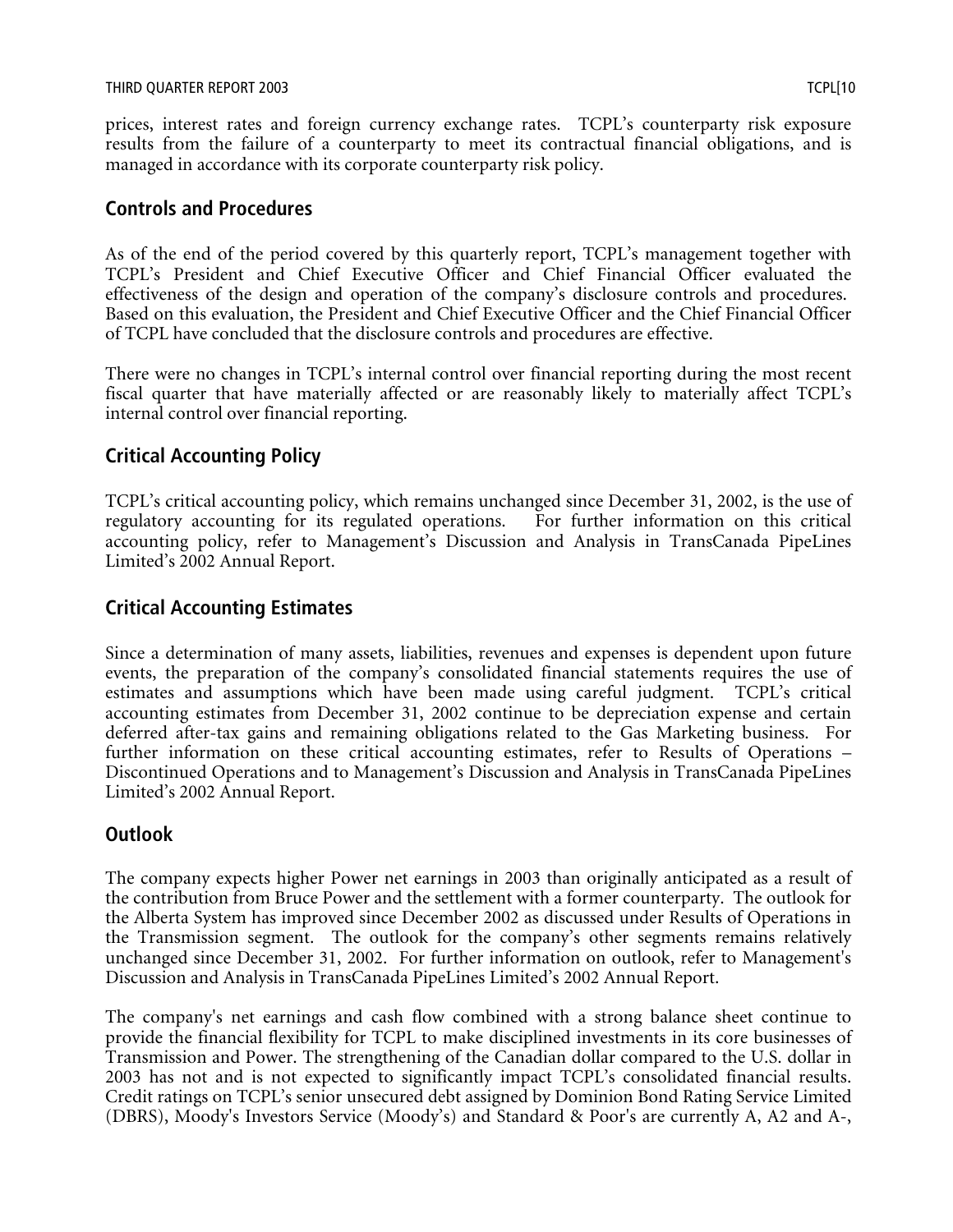respectively. DBRS and Moody's both maintain a 'stable' outlook on their ratings and Standard & Poor's maintains a 'negative' outlook on its rating.

# **Other Recent Developments**

## **Transmission**

## Wholly-Owned Pipelines

## Alberta System

In July 2003, TCPL, along with other utilities, filed evidence in the Generic Cost of Capital Proceeding with the Alberta Energy and Utilities Board (EUB). TCPL has requested a return on capital of 11 per cent based on a deemed common equity of 40 per cent in its Generic Cost of Capital Application. The EUB expects to adopt a standardized approach to determining the rate of return and capital structure for all utilities under its jurisdiction at the conclusion of this proceeding. This hearing is scheduled to commence on November 12, 2003.

In September 2003, TCPL filed with the EUB the first phase of the 2004 General Rate Application (GRA), consisting of evidence in support of the applied for rate base and revenue requirement. In the GRA, the company applied for a composite depreciation rate of 4.13 per cent compared to the current depreciation rate of 4.00 per cent. An EUB hearing to consider the 2004 GRA Phase One application is scheduled to commence on March 16, 2004 in Calgary. Phase Two of the application, dealing primarily with rate design and services, is expected to be filed with the EUB on November 14, 2003.

## Canadian Mainline

In July 2003, the NEB issued its decision on TCPL's 2003 Mainline Tolls Application. In this decision, the NEB approved all key components of the application including an increase in the composite depreciation rate from 2.89 per cent to 3.42 per cent, introduction of a new tolling zone in southwestern Ontario, an increase to the Interruptible Transportation bid floor price and continuation of the Fuel Gas Incentive Program. The rates included in this decision are still considered interim pending the disposition of TCPL's appeal to the Federal Court of Appeal regarding the NEB's Review and Variance (RH-R-1-2002) decision.

In July 2003, TCPL filed a notice of appeal with the Federal Court of Appeal and served notice of appeal on interested parties of the Review and Variance application. The case is expected to be heard in an oral hearing late this year or in the first quarter of 2004.

## Foothills

In August 2003, TCPL completed its purchase of the remaining interests of Foothills and its subsidiaries from Duke for \$259 million, including assumption of \$154 million of Duke's proportionate share of Foothills' corporate debt. As a result, TCPL now owns 100 per cent of Foothills and its subsidiaries. Foothills and its subsidiaries hold the certificates to build the Canadian portion of the Alaska Highway Project which would bring Prudhoe Bay natural gas from Alaska to markets in Canada and the United States. The "prebuild" portion of this project has been operating for more than 20 years, moving Alberta gas to U.S. markets in advance of flows from Alaska. Subsidiaries of Foothills and TCPL also hold certificates to build the Alaskan section of this project.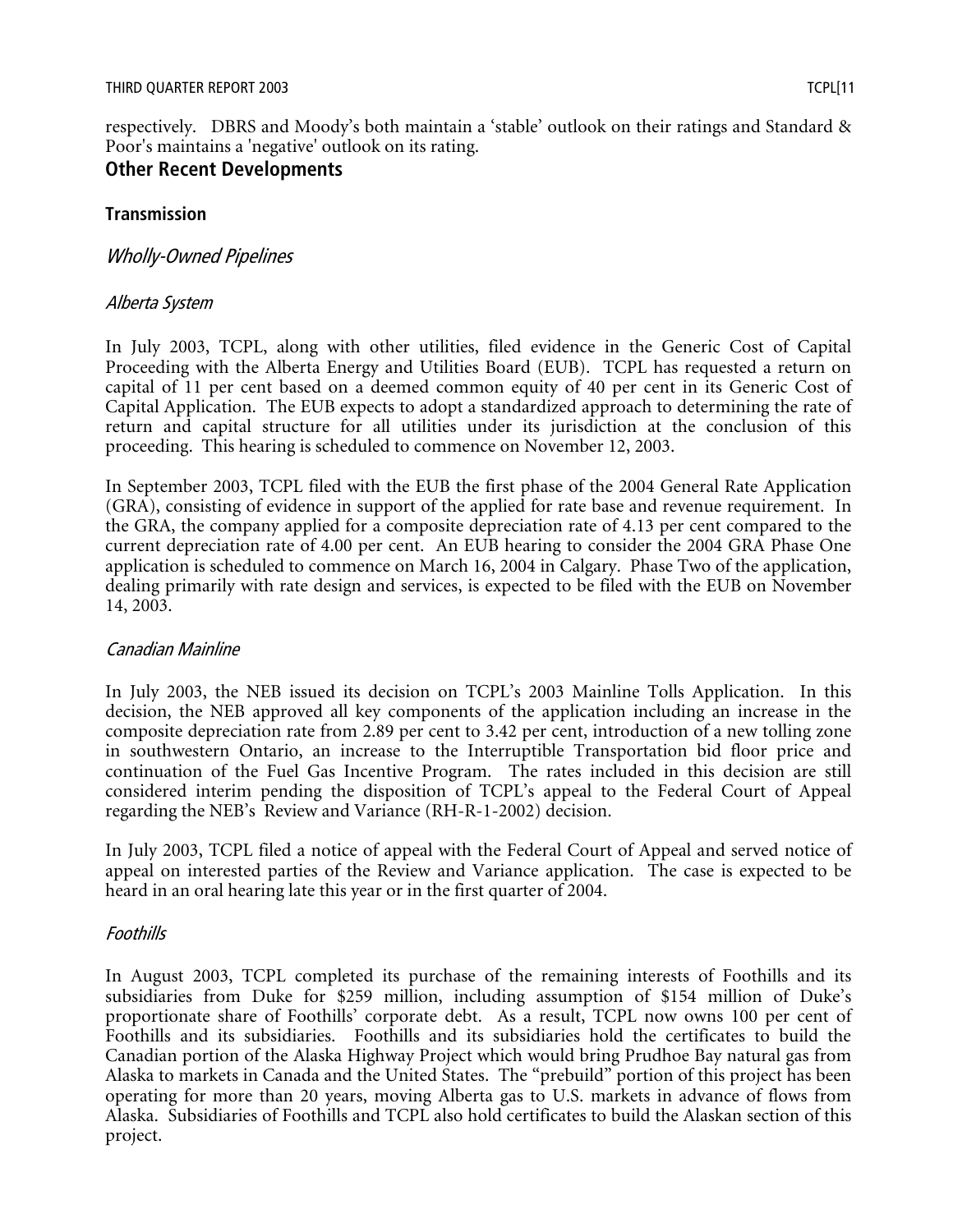## North American Pipeline Ventures

#### Portland

In third quarter 2003, TCPL exercised its contractual right to increase its ownership interest in PNGTS to 43.42 per cent from 33.29 per cent. On September 29, 2003, the additional interest was purchased from DTE East Coast Pipelines Company for approximately US\$47.1 million, including approximately US\$27.8 million of assumed debt.

On October 18, 2003, TCPL entered into an agreement to acquire El Paso Corporation's (El Paso) 29.64 per cent interest in PNGTS for approximately US\$137.2 million, including approximately US\$80.7 million of assumed debt. The transaction is expected to be completed by the end of this year and is subject to the satisfaction of various closing conditions including the right of first offer provisions.

Under the terms of the PNGTS partnership agreement, the other PNGTS partner, Gaz Métropolitain and Company, Limited Partnership (Gaz Métropolitain), has the right to acquire its pro rata share of El Paso's offered interest. This right is exercisable for a period of thirty days after receipt of formal notice from El Paso. Should this right of first offer not be exercised, TCPL' s interest in Portland will increase to 73.06 per cent from 43.42 per cent. Should Gaz Métropolitain's right of first offer be exercised, TCPL's total interest will increase to 61.71 per cent. The purchase price paid by TCPL would be reduced proportionately.

PNGTS operates a 471 kilometer, 220 million cubic feet per day interstate natural gas pipeline which connects with the Trans Québec & Maritimes Pipeline (50 per cent owned by TCPL) near Pittsburg, New Hampshire.

#### Iroquois

The Eastchester expansion project is experiencing construction delays, which has resulted in a postponement of the expected in-service date.

## Liquefied Natural Gas

In September 2003, TCPL and ConocoPhillips Company announced the Fairwinds partnership to jointly evaluate a site in Harpswell, Maine for the development of a liquefied natural gas (LNG) regasification facility. The residents of the Town of Harpswell have been asked to vote on leasing a town-owned site for the facility. If leasing of the site is approved and necessary regulatory approvals are subsequently received, construction of the LNG facility could begin in 2006 with the facility becoming operational in 2009. Natural gas from the LNG facility would be delivered by pipeline to markets in the northeast U.S.

#### **Power**

In August 2003, TCPL successfully commenced operations under a fee for service power purchase arrangement with the Ontario government through the Ontario Electricity Financial Corporation (OEFC). Under the agreement, TCPL will supply 110 MW from a temporary facility adjacent to the Canadian Mainline near Cobourg, Ontario, for a period ending as early as December 31, 2003. The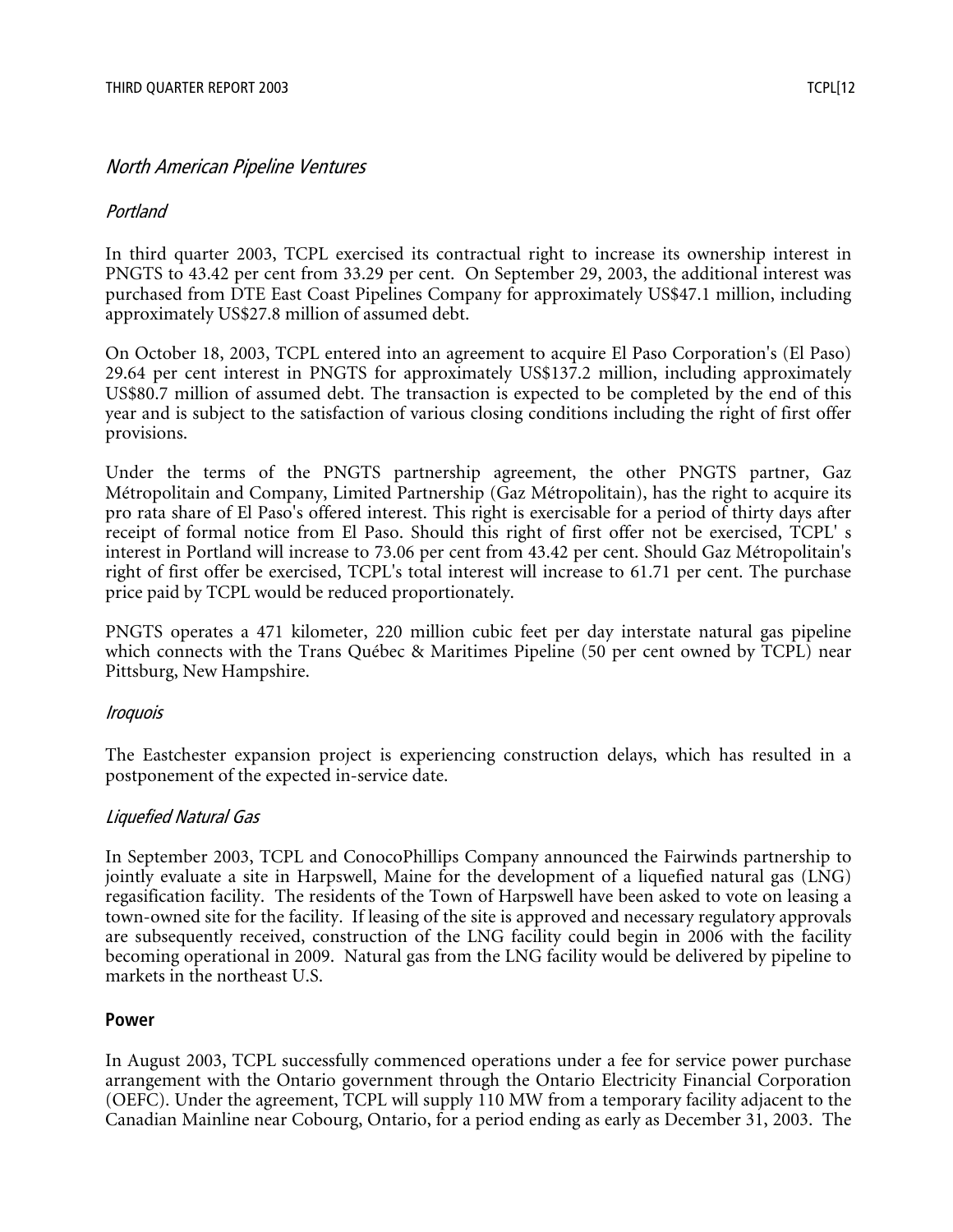OEFC retains an option to extend the service contract until April 30, 2004. The Cobourg facility was fully functional and in-service August 10, 2003.

A power blackout affecting much of Ontario and the northeastern U.S. on August 14, 2003 created unplanned outages for some of TCPL's power plants. Most facilities were brought back on-line within hours and TCPL was also able to deliver additional power to the Ontario market through its Cobourg facility. This power blackout did not have a material impact on TCPL's net earnings.

On October 24, 2003, TCPL and Grandview Cogeneration Corporation, an affiliate of Irving Oil Limited (Irving), announced an agreement to build a 90 MW natural gas-fired cogeneration power plant in Saint John, New Brunswick at an estimated capital cost of \$85 million. This cogeneration facility will be developed and owned by TCPL. Under a 20 year tolling arrangement, Irving will provide fuel for the plant and contract for 100 per cent of the plant's heat and electricity output. Pending regulatory approvals construction of the plant is expected to begin in November 2003 with an anticipated in-service date by the end of 2004.

# **Forward-Looking Information**

Certain information in this quarterly report is forward-looking and is subject to important risks and uncertainties. The results or events predicted in this information may differ from actual results or events. Factors which could cause actual results or events to differ materially from current expectations include, among other things, the ability of TCPL to successfully implement its strategic initiatives and whether such strategic initiatives will yield the expected benefits, the availability and price of energy commodities, regulatory decisions, competitive factors in the pipeline and power industry sectors, and the prevailing economic conditions in North America. For additional information on these and other factors, see the reports filed by TCPL with Canadian securities regulators and with the United States Securities and Exchange Commission. TCPL disclaims any intention or obligation to update or revise any forward-looking statements, whether as a result of new information, future events or otherwise.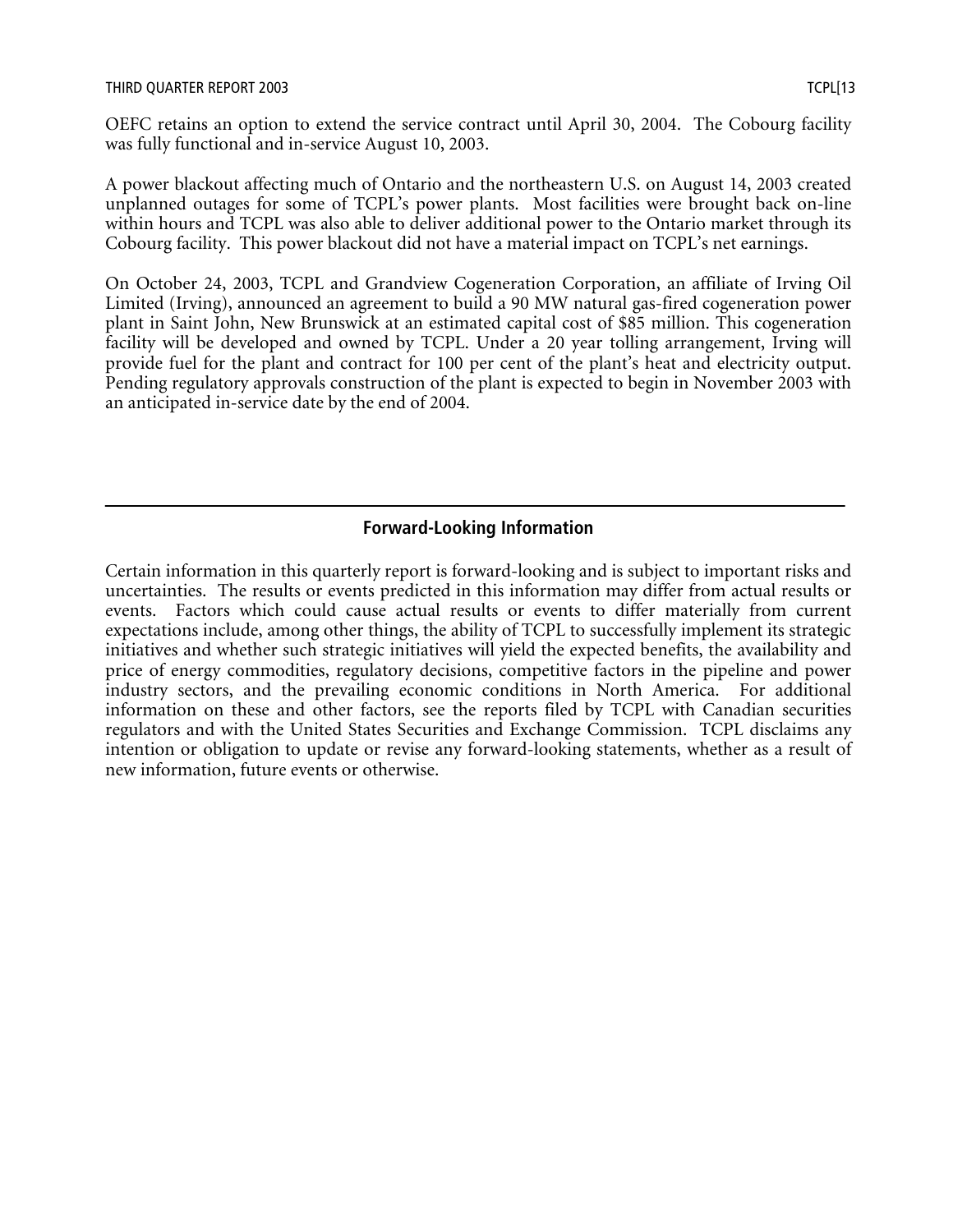# **Consolidated Income**

| (millions of dollars)<br>2003<br>2003<br>2002<br>2002<br>4,038<br>1,391<br>1,285<br><b>Revenues</b><br><b>Operating Expenses</b><br>Cost of sales<br>163<br>533<br>164<br>439<br>386<br>Other costs and expenses<br>1,248<br>692<br>260<br>211<br>Depreciation<br>863<br>2,473<br>760<br>528<br>525<br>1,565<br><b>Operating Income</b><br><b>Other Expenses/(Income)</b><br>210<br><b>Financial charges</b><br>213<br>619<br>18<br>63<br>Financial charges of joint ventures<br>22<br>(67)<br>(8)<br>Equity income<br>(151)<br>Interest and other income<br>(14)<br>(9)<br>(44)<br>152<br>213<br>487<br>312<br><b>Income from Continuing Operations before</b><br>376<br>1,078<br><b>Income Taxes</b><br><b>Income Taxes - Current and Future</b><br>427<br>164<br>123<br>212<br>189<br>651<br><b>Net Income from Continuing Operations</b><br><b>Net Income from Discontinued Operations</b><br>50<br>50<br>262<br>189<br>701<br><b>Net Income</b><br><b>Preferred Securities Charges</b><br>8<br>8<br>26 | (unaudited)                      | Three months ended September 30 |   | Nine months ended September 30 |       |
|-------------------------------------------------------------------------------------------------------------------------------------------------------------------------------------------------------------------------------------------------------------------------------------------------------------------------------------------------------------------------------------------------------------------------------------------------------------------------------------------------------------------------------------------------------------------------------------------------------------------------------------------------------------------------------------------------------------------------------------------------------------------------------------------------------------------------------------------------------------------------------------------------------------------------------------------------------------------------------------------------------------|----------------------------------|---------------------------------|---|--------------------------------|-------|
|                                                                                                                                                                                                                                                                                                                                                                                                                                                                                                                                                                                                                                                                                                                                                                                                                                                                                                                                                                                                             |                                  |                                 |   |                                |       |
|                                                                                                                                                                                                                                                                                                                                                                                                                                                                                                                                                                                                                                                                                                                                                                                                                                                                                                                                                                                                             |                                  |                                 |   |                                | 3,876 |
|                                                                                                                                                                                                                                                                                                                                                                                                                                                                                                                                                                                                                                                                                                                                                                                                                                                                                                                                                                                                             |                                  |                                 |   |                                |       |
|                                                                                                                                                                                                                                                                                                                                                                                                                                                                                                                                                                                                                                                                                                                                                                                                                                                                                                                                                                                                             |                                  |                                 |   |                                | 466   |
|                                                                                                                                                                                                                                                                                                                                                                                                                                                                                                                                                                                                                                                                                                                                                                                                                                                                                                                                                                                                             |                                  |                                 |   |                                | 1,123 |
|                                                                                                                                                                                                                                                                                                                                                                                                                                                                                                                                                                                                                                                                                                                                                                                                                                                                                                                                                                                                             |                                  |                                 |   |                                | 631   |
|                                                                                                                                                                                                                                                                                                                                                                                                                                                                                                                                                                                                                                                                                                                                                                                                                                                                                                                                                                                                             |                                  |                                 |   |                                | 2,220 |
|                                                                                                                                                                                                                                                                                                                                                                                                                                                                                                                                                                                                                                                                                                                                                                                                                                                                                                                                                                                                             |                                  |                                 |   |                                | 1,656 |
|                                                                                                                                                                                                                                                                                                                                                                                                                                                                                                                                                                                                                                                                                                                                                                                                                                                                                                                                                                                                             |                                  |                                 |   |                                |       |
|                                                                                                                                                                                                                                                                                                                                                                                                                                                                                                                                                                                                                                                                                                                                                                                                                                                                                                                                                                                                             |                                  |                                 |   |                                | 652   |
|                                                                                                                                                                                                                                                                                                                                                                                                                                                                                                                                                                                                                                                                                                                                                                                                                                                                                                                                                                                                             |                                  |                                 |   |                                | 67    |
|                                                                                                                                                                                                                                                                                                                                                                                                                                                                                                                                                                                                                                                                                                                                                                                                                                                                                                                                                                                                             |                                  |                                 |   |                                | (26)  |
|                                                                                                                                                                                                                                                                                                                                                                                                                                                                                                                                                                                                                                                                                                                                                                                                                                                                                                                                                                                                             |                                  |                                 |   |                                | (36)  |
|                                                                                                                                                                                                                                                                                                                                                                                                                                                                                                                                                                                                                                                                                                                                                                                                                                                                                                                                                                                                             |                                  |                                 |   |                                | 657   |
|                                                                                                                                                                                                                                                                                                                                                                                                                                                                                                                                                                                                                                                                                                                                                                                                                                                                                                                                                                                                             |                                  |                                 |   |                                | 999   |
|                                                                                                                                                                                                                                                                                                                                                                                                                                                                                                                                                                                                                                                                                                                                                                                                                                                                                                                                                                                                             |                                  |                                 |   |                                | 389   |
|                                                                                                                                                                                                                                                                                                                                                                                                                                                                                                                                                                                                                                                                                                                                                                                                                                                                                                                                                                                                             |                                  |                                 |   |                                | 610   |
|                                                                                                                                                                                                                                                                                                                                                                                                                                                                                                                                                                                                                                                                                                                                                                                                                                                                                                                                                                                                             |                                  |                                 |   |                                |       |
|                                                                                                                                                                                                                                                                                                                                                                                                                                                                                                                                                                                                                                                                                                                                                                                                                                                                                                                                                                                                             |                                  |                                 |   |                                | 610   |
|                                                                                                                                                                                                                                                                                                                                                                                                                                                                                                                                                                                                                                                                                                                                                                                                                                                                                                                                                                                                             |                                  |                                 |   |                                | 26    |
| 6                                                                                                                                                                                                                                                                                                                                                                                                                                                                                                                                                                                                                                                                                                                                                                                                                                                                                                                                                                                                           | <b>Preferred Share Dividends</b> |                                 | 6 | 17                             | 17    |
| 248<br>175<br>658<br><b>Net Income Applicable to Common Shares</b>                                                                                                                                                                                                                                                                                                                                                                                                                                                                                                                                                                                                                                                                                                                                                                                                                                                                                                                                          |                                  |                                 |   |                                | 567   |
| <b>Net Income Applicable to Common Shares</b>                                                                                                                                                                                                                                                                                                                                                                                                                                                                                                                                                                                                                                                                                                                                                                                                                                                                                                                                                               |                                  |                                 |   |                                |       |
| Continuing operations<br>198<br>175<br>608                                                                                                                                                                                                                                                                                                                                                                                                                                                                                                                                                                                                                                                                                                                                                                                                                                                                                                                                                                  |                                  |                                 |   |                                | 567   |
| Discontinued operations<br>50<br>50                                                                                                                                                                                                                                                                                                                                                                                                                                                                                                                                                                                                                                                                                                                                                                                                                                                                                                                                                                         |                                  |                                 |   |                                |       |
| 248<br>175<br>658                                                                                                                                                                                                                                                                                                                                                                                                                                                                                                                                                                                                                                                                                                                                                                                                                                                                                                                                                                                           |                                  |                                 |   |                                | 567   |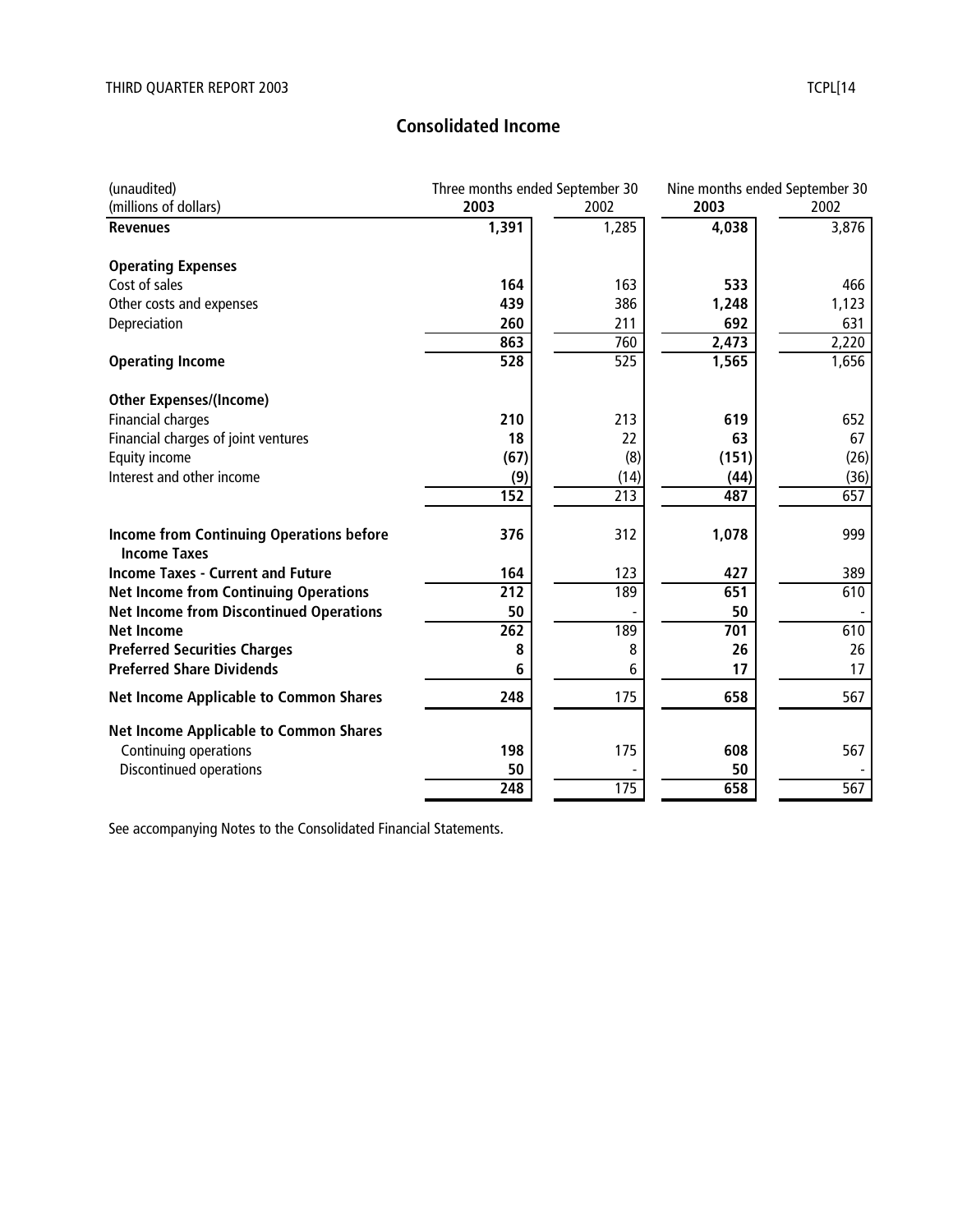# **Consolidated Cash Flows**

| 2003<br>(millions of dollars)<br>2002<br>2003<br>2002<br><b>Cash Generated From Operations</b><br>212<br>189<br>651<br>Net income from continuing operations<br>610<br>260<br>692<br>Depreciation<br>211<br>631<br>Future income taxes<br>121<br>71<br>248<br>180<br>Equity income in excess of distributions received<br>(66)<br>(1)<br>(125)<br>(6)<br>(3)<br>(59)<br>(55)<br>Other<br>(11)<br>$\overline{516}$<br>467<br>1,360<br>1,407<br>Funds generated from continuing operations<br>Decrease/(Increase) in operating working capital<br>65<br>(12)<br>90<br>(68)<br>455<br>1,497<br>1,292<br>Net cash provided by continuing operations<br>581<br>Net cash (used in)/provided by discontinued operations<br>(21)<br>67<br>(17)<br>30<br>1,322<br>648<br>434<br>1,480<br><b>Investing Activities</b><br>Capital expenditures<br>(397)<br>(81)<br>(182)<br>(264)<br>Acquisitions, net of cash acquired<br>(135)<br>(19)<br>(547)<br>(19)<br>Disposition of assets<br>5<br>Deferred amounts and other<br>62<br>(168)<br>(238)<br>(12)<br>(139)<br>(428)<br>Net cash used in investing activities<br>(384)<br>(1,044)<br><b>Financing Activities</b><br>Dividends and preferred securities charges<br>(150)<br>(140)<br>(438)<br>(407)<br>Notes payable issued/(repaid), net<br>361<br>12<br>279<br>(228)<br>Long-term debt issued<br>475<br>Reduction of long-term debt<br>(230)<br>(327)<br>(114)<br>(386)<br>Non-recourse debt of joint ventures issued<br>19<br>14<br>60<br>24<br>Reduction of non-recourse debt of joint ventures<br>(9)<br>(55)<br>(51)<br>(7)<br>Redemption of junior subordinated debentures<br>(218)<br>(218)<br>Common shares issued<br>12<br>18<br>43<br>(849)<br>(327)<br>(220)<br>Net cash (used in)/provided by financing activities<br>(265)<br>75<br>(Decrease)/Increase in Cash and Short-Term Investments<br>(63)<br>171<br>45<br><b>Cash and Short-Term Investments</b><br>Beginning of period<br>446<br>269<br>299<br>212<br><b>Cash and Short-Term Investments</b><br>End of period<br>383<br>344<br>383<br>344<br><b>Supplementary Cash Flow Information</b><br>Income taxes paid<br>192<br>68<br>50<br>205<br>217<br>Interest paid<br>186<br>618<br>639 | (unaudited) | Three months ended September 30 | Nine months ended September 30 |  |
|----------------------------------------------------------------------------------------------------------------------------------------------------------------------------------------------------------------------------------------------------------------------------------------------------------------------------------------------------------------------------------------------------------------------------------------------------------------------------------------------------------------------------------------------------------------------------------------------------------------------------------------------------------------------------------------------------------------------------------------------------------------------------------------------------------------------------------------------------------------------------------------------------------------------------------------------------------------------------------------------------------------------------------------------------------------------------------------------------------------------------------------------------------------------------------------------------------------------------------------------------------------------------------------------------------------------------------------------------------------------------------------------------------------------------------------------------------------------------------------------------------------------------------------------------------------------------------------------------------------------------------------------------------------------------------------------------------------------------------------------------------------------------------------------------------------------------------------------------------------------------------------------------------------------------------------------------------------------------------------------------------------------------------------------------------------------------------------------------------------------------------------------------------------------------------------------------|-------------|---------------------------------|--------------------------------|--|
|                                                                                                                                                                                                                                                                                                                                                                                                                                                                                                                                                                                                                                                                                                                                                                                                                                                                                                                                                                                                                                                                                                                                                                                                                                                                                                                                                                                                                                                                                                                                                                                                                                                                                                                                                                                                                                                                                                                                                                                                                                                                                                                                                                                                    |             |                                 |                                |  |
|                                                                                                                                                                                                                                                                                                                                                                                                                                                                                                                                                                                                                                                                                                                                                                                                                                                                                                                                                                                                                                                                                                                                                                                                                                                                                                                                                                                                                                                                                                                                                                                                                                                                                                                                                                                                                                                                                                                                                                                                                                                                                                                                                                                                    |             |                                 |                                |  |
|                                                                                                                                                                                                                                                                                                                                                                                                                                                                                                                                                                                                                                                                                                                                                                                                                                                                                                                                                                                                                                                                                                                                                                                                                                                                                                                                                                                                                                                                                                                                                                                                                                                                                                                                                                                                                                                                                                                                                                                                                                                                                                                                                                                                    |             |                                 |                                |  |
|                                                                                                                                                                                                                                                                                                                                                                                                                                                                                                                                                                                                                                                                                                                                                                                                                                                                                                                                                                                                                                                                                                                                                                                                                                                                                                                                                                                                                                                                                                                                                                                                                                                                                                                                                                                                                                                                                                                                                                                                                                                                                                                                                                                                    |             |                                 |                                |  |
|                                                                                                                                                                                                                                                                                                                                                                                                                                                                                                                                                                                                                                                                                                                                                                                                                                                                                                                                                                                                                                                                                                                                                                                                                                                                                                                                                                                                                                                                                                                                                                                                                                                                                                                                                                                                                                                                                                                                                                                                                                                                                                                                                                                                    |             |                                 |                                |  |
|                                                                                                                                                                                                                                                                                                                                                                                                                                                                                                                                                                                                                                                                                                                                                                                                                                                                                                                                                                                                                                                                                                                                                                                                                                                                                                                                                                                                                                                                                                                                                                                                                                                                                                                                                                                                                                                                                                                                                                                                                                                                                                                                                                                                    |             |                                 |                                |  |
|                                                                                                                                                                                                                                                                                                                                                                                                                                                                                                                                                                                                                                                                                                                                                                                                                                                                                                                                                                                                                                                                                                                                                                                                                                                                                                                                                                                                                                                                                                                                                                                                                                                                                                                                                                                                                                                                                                                                                                                                                                                                                                                                                                                                    |             |                                 |                                |  |
|                                                                                                                                                                                                                                                                                                                                                                                                                                                                                                                                                                                                                                                                                                                                                                                                                                                                                                                                                                                                                                                                                                                                                                                                                                                                                                                                                                                                                                                                                                                                                                                                                                                                                                                                                                                                                                                                                                                                                                                                                                                                                                                                                                                                    |             |                                 |                                |  |
|                                                                                                                                                                                                                                                                                                                                                                                                                                                                                                                                                                                                                                                                                                                                                                                                                                                                                                                                                                                                                                                                                                                                                                                                                                                                                                                                                                                                                                                                                                                                                                                                                                                                                                                                                                                                                                                                                                                                                                                                                                                                                                                                                                                                    |             |                                 |                                |  |
|                                                                                                                                                                                                                                                                                                                                                                                                                                                                                                                                                                                                                                                                                                                                                                                                                                                                                                                                                                                                                                                                                                                                                                                                                                                                                                                                                                                                                                                                                                                                                                                                                                                                                                                                                                                                                                                                                                                                                                                                                                                                                                                                                                                                    |             |                                 |                                |  |
|                                                                                                                                                                                                                                                                                                                                                                                                                                                                                                                                                                                                                                                                                                                                                                                                                                                                                                                                                                                                                                                                                                                                                                                                                                                                                                                                                                                                                                                                                                                                                                                                                                                                                                                                                                                                                                                                                                                                                                                                                                                                                                                                                                                                    |             |                                 |                                |  |
|                                                                                                                                                                                                                                                                                                                                                                                                                                                                                                                                                                                                                                                                                                                                                                                                                                                                                                                                                                                                                                                                                                                                                                                                                                                                                                                                                                                                                                                                                                                                                                                                                                                                                                                                                                                                                                                                                                                                                                                                                                                                                                                                                                                                    |             |                                 |                                |  |
|                                                                                                                                                                                                                                                                                                                                                                                                                                                                                                                                                                                                                                                                                                                                                                                                                                                                                                                                                                                                                                                                                                                                                                                                                                                                                                                                                                                                                                                                                                                                                                                                                                                                                                                                                                                                                                                                                                                                                                                                                                                                                                                                                                                                    |             |                                 |                                |  |
|                                                                                                                                                                                                                                                                                                                                                                                                                                                                                                                                                                                                                                                                                                                                                                                                                                                                                                                                                                                                                                                                                                                                                                                                                                                                                                                                                                                                                                                                                                                                                                                                                                                                                                                                                                                                                                                                                                                                                                                                                                                                                                                                                                                                    |             |                                 |                                |  |
|                                                                                                                                                                                                                                                                                                                                                                                                                                                                                                                                                                                                                                                                                                                                                                                                                                                                                                                                                                                                                                                                                                                                                                                                                                                                                                                                                                                                                                                                                                                                                                                                                                                                                                                                                                                                                                                                                                                                                                                                                                                                                                                                                                                                    |             |                                 |                                |  |
|                                                                                                                                                                                                                                                                                                                                                                                                                                                                                                                                                                                                                                                                                                                                                                                                                                                                                                                                                                                                                                                                                                                                                                                                                                                                                                                                                                                                                                                                                                                                                                                                                                                                                                                                                                                                                                                                                                                                                                                                                                                                                                                                                                                                    |             |                                 |                                |  |
|                                                                                                                                                                                                                                                                                                                                                                                                                                                                                                                                                                                                                                                                                                                                                                                                                                                                                                                                                                                                                                                                                                                                                                                                                                                                                                                                                                                                                                                                                                                                                                                                                                                                                                                                                                                                                                                                                                                                                                                                                                                                                                                                                                                                    |             |                                 |                                |  |
|                                                                                                                                                                                                                                                                                                                                                                                                                                                                                                                                                                                                                                                                                                                                                                                                                                                                                                                                                                                                                                                                                                                                                                                                                                                                                                                                                                                                                                                                                                                                                                                                                                                                                                                                                                                                                                                                                                                                                                                                                                                                                                                                                                                                    |             |                                 |                                |  |
|                                                                                                                                                                                                                                                                                                                                                                                                                                                                                                                                                                                                                                                                                                                                                                                                                                                                                                                                                                                                                                                                                                                                                                                                                                                                                                                                                                                                                                                                                                                                                                                                                                                                                                                                                                                                                                                                                                                                                                                                                                                                                                                                                                                                    |             |                                 |                                |  |
|                                                                                                                                                                                                                                                                                                                                                                                                                                                                                                                                                                                                                                                                                                                                                                                                                                                                                                                                                                                                                                                                                                                                                                                                                                                                                                                                                                                                                                                                                                                                                                                                                                                                                                                                                                                                                                                                                                                                                                                                                                                                                                                                                                                                    |             |                                 |                                |  |
|                                                                                                                                                                                                                                                                                                                                                                                                                                                                                                                                                                                                                                                                                                                                                                                                                                                                                                                                                                                                                                                                                                                                                                                                                                                                                                                                                                                                                                                                                                                                                                                                                                                                                                                                                                                                                                                                                                                                                                                                                                                                                                                                                                                                    |             |                                 |                                |  |
|                                                                                                                                                                                                                                                                                                                                                                                                                                                                                                                                                                                                                                                                                                                                                                                                                                                                                                                                                                                                                                                                                                                                                                                                                                                                                                                                                                                                                                                                                                                                                                                                                                                                                                                                                                                                                                                                                                                                                                                                                                                                                                                                                                                                    |             |                                 |                                |  |
|                                                                                                                                                                                                                                                                                                                                                                                                                                                                                                                                                                                                                                                                                                                                                                                                                                                                                                                                                                                                                                                                                                                                                                                                                                                                                                                                                                                                                                                                                                                                                                                                                                                                                                                                                                                                                                                                                                                                                                                                                                                                                                                                                                                                    |             |                                 |                                |  |
|                                                                                                                                                                                                                                                                                                                                                                                                                                                                                                                                                                                                                                                                                                                                                                                                                                                                                                                                                                                                                                                                                                                                                                                                                                                                                                                                                                                                                                                                                                                                                                                                                                                                                                                                                                                                                                                                                                                                                                                                                                                                                                                                                                                                    |             |                                 |                                |  |
|                                                                                                                                                                                                                                                                                                                                                                                                                                                                                                                                                                                                                                                                                                                                                                                                                                                                                                                                                                                                                                                                                                                                                                                                                                                                                                                                                                                                                                                                                                                                                                                                                                                                                                                                                                                                                                                                                                                                                                                                                                                                                                                                                                                                    |             |                                 |                                |  |
|                                                                                                                                                                                                                                                                                                                                                                                                                                                                                                                                                                                                                                                                                                                                                                                                                                                                                                                                                                                                                                                                                                                                                                                                                                                                                                                                                                                                                                                                                                                                                                                                                                                                                                                                                                                                                                                                                                                                                                                                                                                                                                                                                                                                    |             |                                 |                                |  |
|                                                                                                                                                                                                                                                                                                                                                                                                                                                                                                                                                                                                                                                                                                                                                                                                                                                                                                                                                                                                                                                                                                                                                                                                                                                                                                                                                                                                                                                                                                                                                                                                                                                                                                                                                                                                                                                                                                                                                                                                                                                                                                                                                                                                    |             |                                 |                                |  |
|                                                                                                                                                                                                                                                                                                                                                                                                                                                                                                                                                                                                                                                                                                                                                                                                                                                                                                                                                                                                                                                                                                                                                                                                                                                                                                                                                                                                                                                                                                                                                                                                                                                                                                                                                                                                                                                                                                                                                                                                                                                                                                                                                                                                    |             |                                 |                                |  |
|                                                                                                                                                                                                                                                                                                                                                                                                                                                                                                                                                                                                                                                                                                                                                                                                                                                                                                                                                                                                                                                                                                                                                                                                                                                                                                                                                                                                                                                                                                                                                                                                                                                                                                                                                                                                                                                                                                                                                                                                                                                                                                                                                                                                    |             |                                 |                                |  |
|                                                                                                                                                                                                                                                                                                                                                                                                                                                                                                                                                                                                                                                                                                                                                                                                                                                                                                                                                                                                                                                                                                                                                                                                                                                                                                                                                                                                                                                                                                                                                                                                                                                                                                                                                                                                                                                                                                                                                                                                                                                                                                                                                                                                    |             |                                 |                                |  |
|                                                                                                                                                                                                                                                                                                                                                                                                                                                                                                                                                                                                                                                                                                                                                                                                                                                                                                                                                                                                                                                                                                                                                                                                                                                                                                                                                                                                                                                                                                                                                                                                                                                                                                                                                                                                                                                                                                                                                                                                                                                                                                                                                                                                    |             |                                 |                                |  |
|                                                                                                                                                                                                                                                                                                                                                                                                                                                                                                                                                                                                                                                                                                                                                                                                                                                                                                                                                                                                                                                                                                                                                                                                                                                                                                                                                                                                                                                                                                                                                                                                                                                                                                                                                                                                                                                                                                                                                                                                                                                                                                                                                                                                    |             |                                 |                                |  |
|                                                                                                                                                                                                                                                                                                                                                                                                                                                                                                                                                                                                                                                                                                                                                                                                                                                                                                                                                                                                                                                                                                                                                                                                                                                                                                                                                                                                                                                                                                                                                                                                                                                                                                                                                                                                                                                                                                                                                                                                                                                                                                                                                                                                    |             |                                 |                                |  |
|                                                                                                                                                                                                                                                                                                                                                                                                                                                                                                                                                                                                                                                                                                                                                                                                                                                                                                                                                                                                                                                                                                                                                                                                                                                                                                                                                                                                                                                                                                                                                                                                                                                                                                                                                                                                                                                                                                                                                                                                                                                                                                                                                                                                    |             |                                 |                                |  |
|                                                                                                                                                                                                                                                                                                                                                                                                                                                                                                                                                                                                                                                                                                                                                                                                                                                                                                                                                                                                                                                                                                                                                                                                                                                                                                                                                                                                                                                                                                                                                                                                                                                                                                                                                                                                                                                                                                                                                                                                                                                                                                                                                                                                    |             |                                 |                                |  |
|                                                                                                                                                                                                                                                                                                                                                                                                                                                                                                                                                                                                                                                                                                                                                                                                                                                                                                                                                                                                                                                                                                                                                                                                                                                                                                                                                                                                                                                                                                                                                                                                                                                                                                                                                                                                                                                                                                                                                                                                                                                                                                                                                                                                    |             |                                 |                                |  |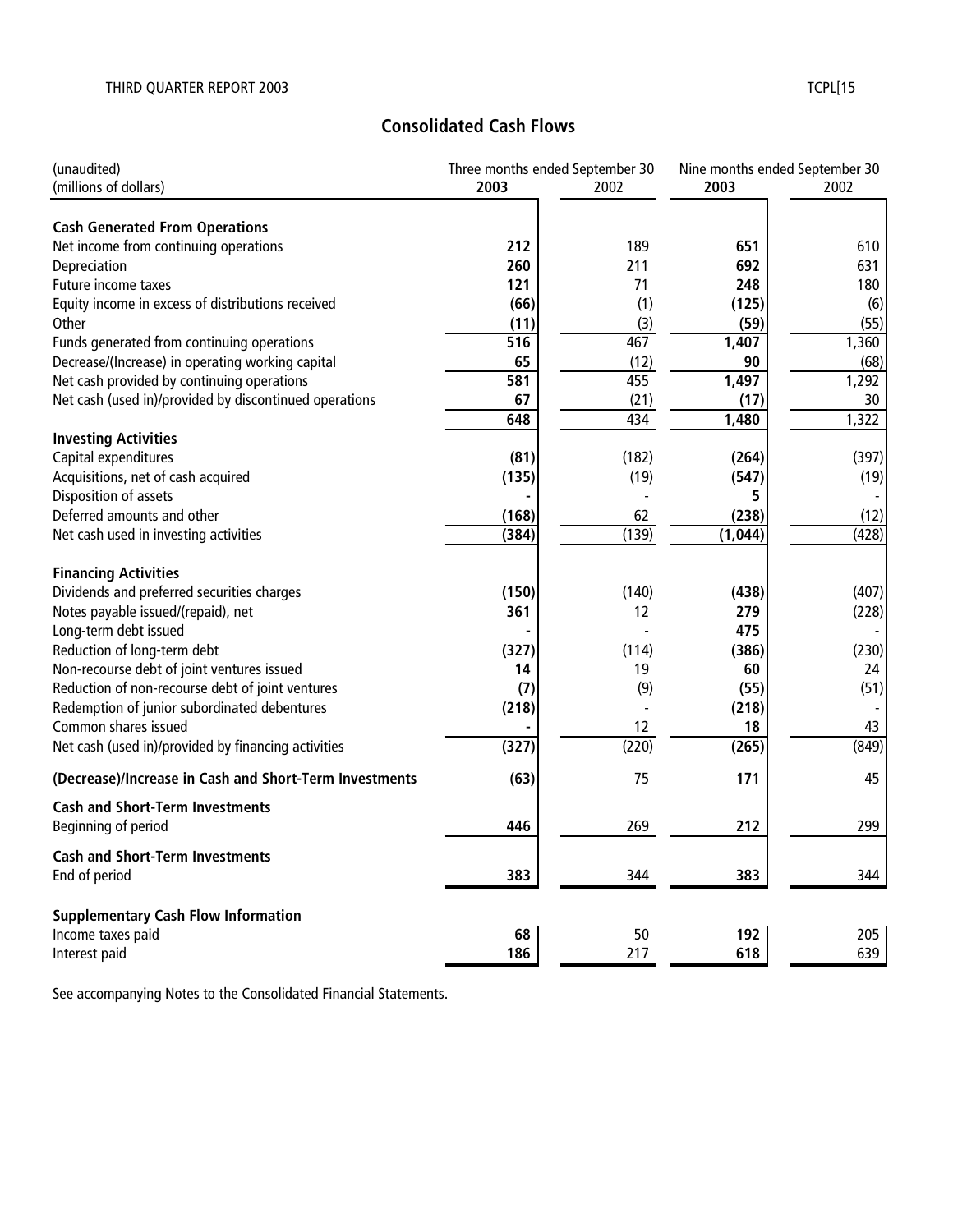# **Consolidated Balance Sheet**

|                                                        | September 30, 2003 | December 31, |
|--------------------------------------------------------|--------------------|--------------|
| (millions of dollars)                                  | (unaudited)        | 2002         |
| <b>ASSETS</b>                                          |                    |              |
| <b>Current Assets</b>                                  |                    |              |
| Cash and short-term investments                        | 383                | 212          |
| Accounts receivable                                    | 548                | 691          |
| Inventories                                            | 174                | 178          |
| Other                                                  | 83                 | 102          |
|                                                        | 1,188              | 1,183        |
| <b>Long-Term Investments</b>                           | 792                | 291          |
| <b>Plant, Property and Equipment</b>                   | 17,076             | 17,496       |
| <b>Other Assets</b>                                    | 1,246              | 946          |
|                                                        | 20,302             | 19,916       |
|                                                        |                    |              |
| LIABILITIES AND SHAREHOLDERS' EQUITY                   |                    |              |
| <b>Current Liabilities</b>                             |                    |              |
| Notes payable                                          | 576                | 297          |
| Accounts payable                                       | 813                | 902          |
| <b>Accrued interest</b>                                | 229                | 227          |
| Current portion of long-term debt                      | 526                | 517          |
| Current portion of non-recourse debt of joint ventures | 20                 | 75           |
| Provision for loss on discontinued operations          | 168                | 234          |
|                                                        | 2,332              | 2,252        |
| <b>Deferred Amounts</b>                                | 424                | 353          |
| <b>Long-Term Debt</b>                                  | 9,233              | 8,815        |
| <b>Future Income Taxes</b>                             | 434                | 226          |
| <b>Non-Recourse Debt of Joint Ventures</b>             | 803                | 1,222        |
| <b>Junior Subordinated Debentures</b>                  | 21                 | 238          |
|                                                        | 13,247             | 13,106       |
| <b>Shareholders' Equity</b>                            |                    |              |
| Preferred securities                                   | 673                | 674          |
| <b>Preferred shares</b>                                | 389                | 389          |
| Common shares                                          | 4,632              | 4,614        |
| Contributed surplus                                    | 267                | 265          |
| <b>Retained earnings</b>                               | 1,123              | 854          |
| Foreign exchange adjustment                            | (29)               | 14           |
|                                                        | 7,055              | 6,810        |
|                                                        | 20,302             | 19,916       |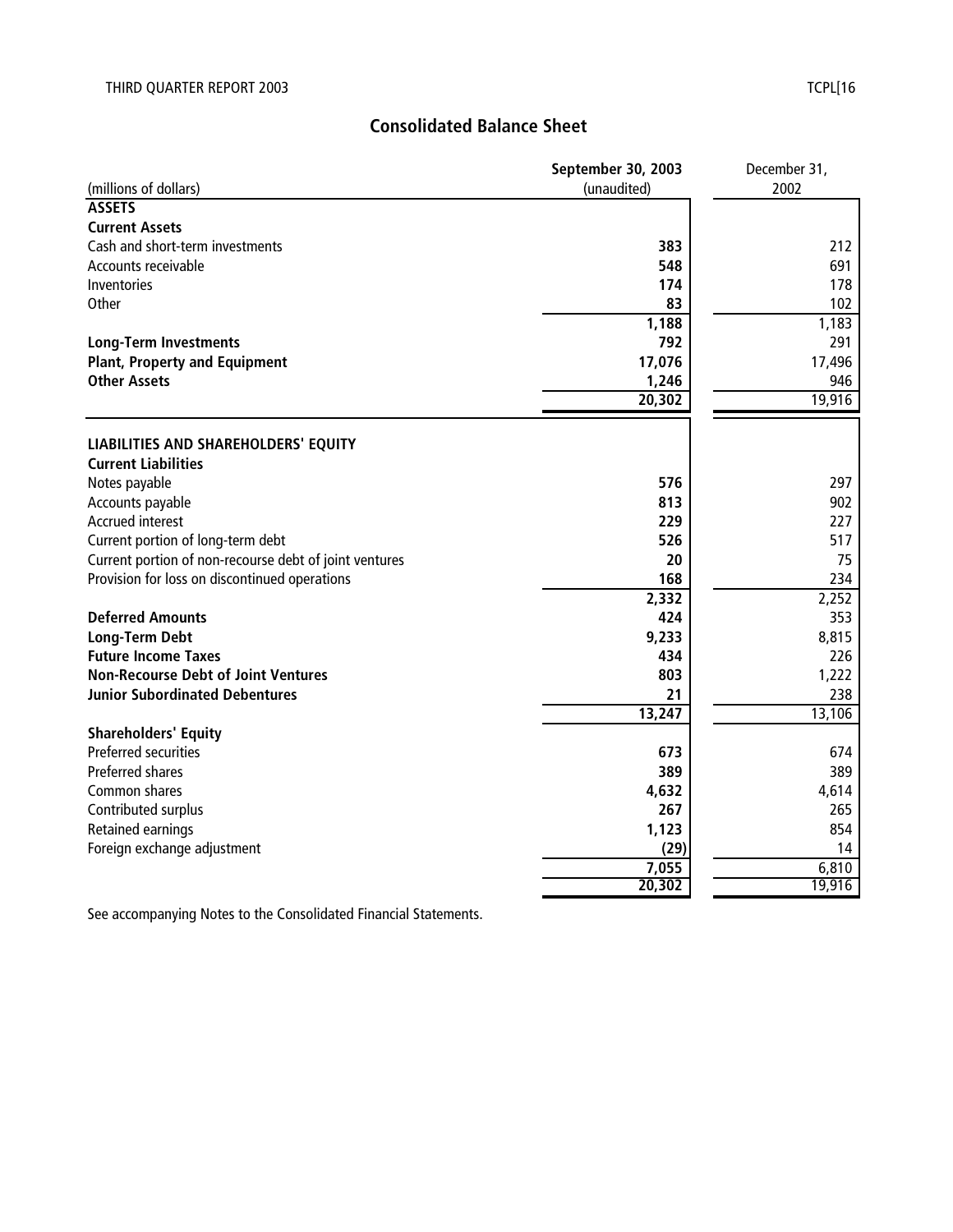# **Consolidated Retained Earnings**

| (unaudited)                    | Nine months ended September 30 |       |
|--------------------------------|--------------------------------|-------|
| (millions of dollars)          | 2003                           | 2002  |
| Balance at beginning of period | 854                            | 586   |
| Net income                     | 701                            | 610   |
| Preferred securities charges   | (26)                           | (26)  |
| Preferred share dividends      | (17)                           | (17)  |
| Common share dividends         | (389)                          | (359) |
|                                | 1,123                          | 794   |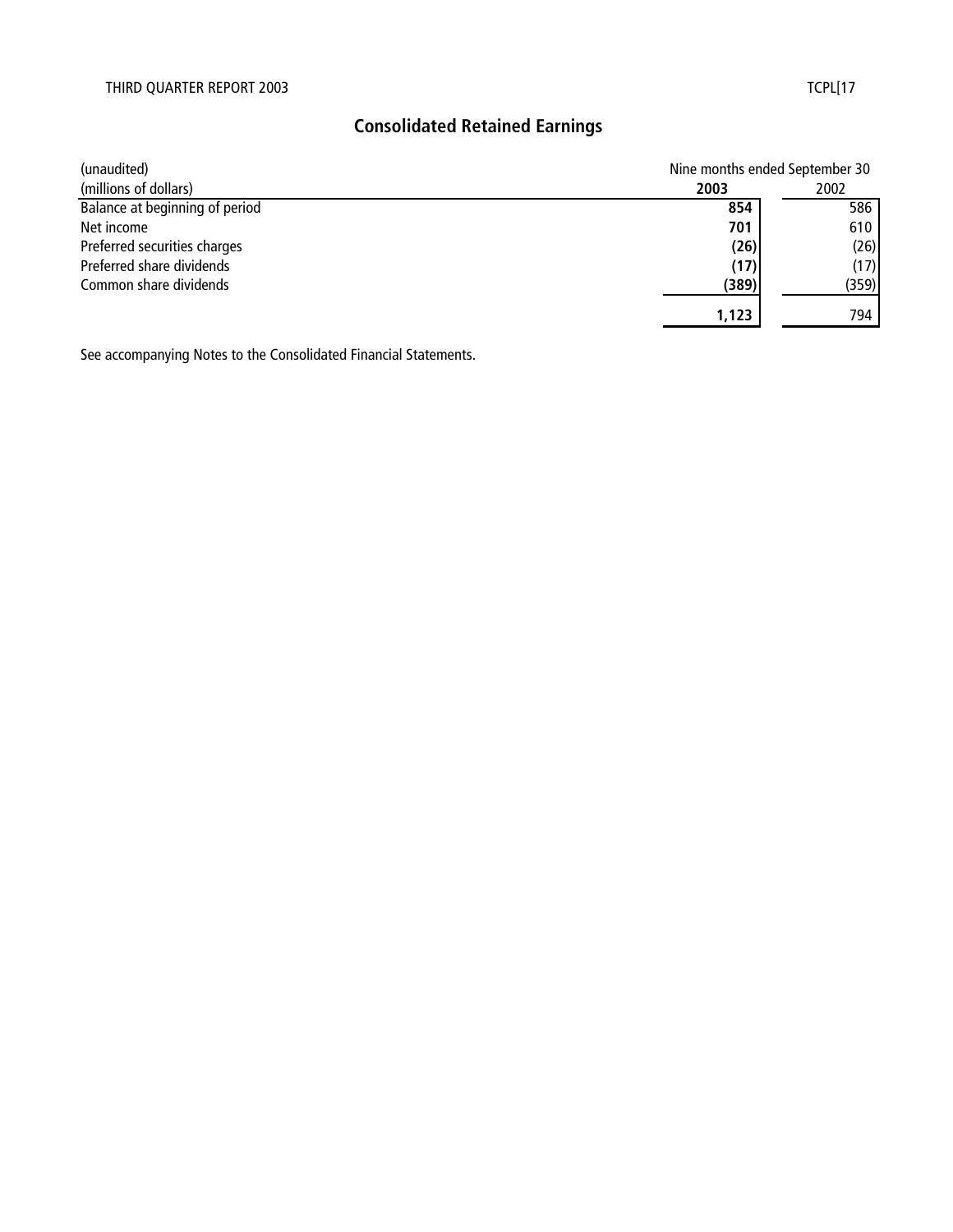## **Notes to Consolidated Financial Statements (Unaudited)**

#### **1. Basis of Presentation**

Pursuant to a plan of arrangement, effective May 15, 2003, common shares of TransCanada PipeLines Limited (TCPL or the company) were exchanged on a one-to-one basis for common shares of TransCanada Corporation (TransCanada). As a result, TCPL became a wholly-owned subsidiary of TransCanada. The consolidated financial statements for the nine months ended September 30, 2003 include the accounts of TCPL and the consolidated accounts of all its subsidiaries.

#### **2. Significant Accounting Policies**

The consolidated financial statements of TCPL have been prepared in accordance with Canadian generally accepted accounting principles. The accounting policies applied are consistent with those outlined in TCPL's annual financial statements for the year ended December 31, 2002. These consolidated financial statements reflect all normal recurring adjustments that are, in the opinion of management, necessary to present fairly the financial position and results of operations for the respective periods. These consolidated financial statements do not include all disclosures required in the annual financial statements and should be read in conjunction with the annual financial statements included in TransCanada PipeLines Limited's 2002 Annual Report. Amounts are stated in Canadian dollars unless otherwise indicated. Certain comparative figures have been reclassified to conform with the current period's presentation.

Since a determination of many assets, liabilities, revenues and expenses is dependent upon future events, the preparation of these consolidated financial statements requires the use of estimates and assumptions. In the opinion of Management, these consolidated financial statements have been properly prepared within reasonable limits of materiality and within the framework of the company's significant accounting policies.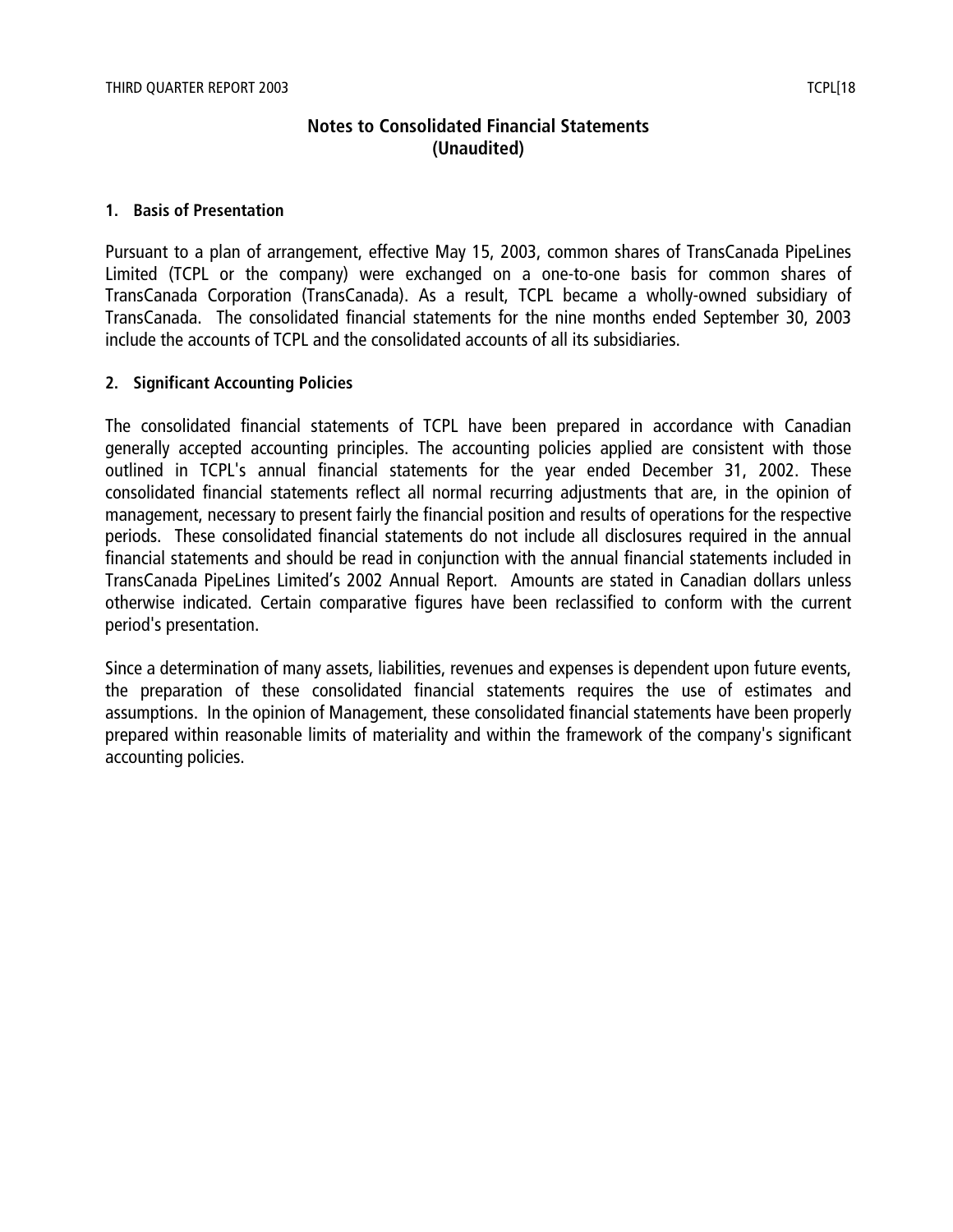## **3. Segmented Information**

|                                        | <b>Transmission</b> |       | Power |       | Corporate |      | <b>Total</b> |       |
|----------------------------------------|---------------------|-------|-------|-------|-----------|------|--------------|-------|
| Three months ended September 30        |                     |       |       |       |           |      |              |       |
| (unaudited - millions of dollars)      | 2003                | 2002  | 2003  | 2002  | 2003      | 2002 | 2003         | 2002  |
| Revenues                               | 1,070               | 971   | 321   | 314   |           |      | 1,391        | 1,285 |
| Cost of sales                          |                     |       | (164) | (163) |           |      | (164)        | (163) |
| Other costs and expenses               | (339)               | (301) | (99)  | (81)  | (1)       | (4)  | (439)        | (386) |
| Depreciation                           | (240)               | (196) | (19)  | (15)  | (1)       |      | (260)        | (211) |
| Operating income/(loss)                | 491                 | 474   | 39    | 55    | (2)       | (4)  | 528          | 525   |
| Financial and preferred equity charges | (198)               | (202) | (2)   | (3)   | (24)      | (22) | (224)        | (227) |
| Financial charges of joint ventures    | (18)                | (22)  |       |       |           |      | (18)         | (22)  |
| Equity income                          | 29                  | 8     | 38    |       |           |      | 67           | 8     |
| Interest and other income              | 3                   | 6     |       | 4     | 4         | 4    | 9            | 14    |
| Income taxes                           | (147)               | (110) | (27)  | (21)  | 10        | 8    | (164)        | (123) |
| Continuing operations                  | 160                 | 154   | 50    | 35    | (12)      | (14) | 198          | 175   |
| Discontinued operations                |                     |       |       |       |           |      | 50           |       |
| <b>Net Income Applicable to</b>        |                     |       |       |       |           |      |              |       |
| <b>Common Shares</b>                   |                     |       |       |       |           |      | 248          | 175   |

|                                        | <b>Transmission</b> |       | <b>Power</b> |       | Corporate |                          | <b>Total</b> |          |
|----------------------------------------|---------------------|-------|--------------|-------|-----------|--------------------------|--------------|----------|
| Nine months ended September 30         |                     |       |              |       |           |                          |              |          |
| (unaudited - millions of dollars)      | 2003                | 2002  | 2003         | 2002  | 2003      | 2002                     | 2003         | 2002     |
| Revenues                               | 2,974               | 2,914 | 1,064        | 962   |           | ٠                        | 4,038        | 3,876    |
| Cost of sales                          |                     |       | (533)        | (466) |           | ٠                        | (533)        | (466)    |
| Other costs and expenses               | (944)               | (847) | (299)        | (268) | (5)       | (8)                      | (1, 248)     | (1, 123) |
| Depreciation                           | (629)               | (586) | (62)         | (45)  | (1)       |                          | (692)        | (631)    |
| Operating income/(loss)                | 1,401               | 1,481 | 170          | 183   | (6)       | (8)                      | 1,565        | 1,656    |
| Financial and preferred equity charges | (588)               | (616) | (7)          | (9)   | (67)      | (70)                     | (662)        | (695)    |
| Financial charges of joint ventures    | (62)                | (67)  | (1)          |       |           | $\overline{\phantom{0}}$ | (63)         | (67)     |
| Equity income                          | 59                  | 26    | 92           |       |           | $\overline{\phantom{a}}$ | 151          | 26       |
| Interest and other income              | 11                  | 12    | 10           | 11    | 23        | 13                       | 44           | 36       |
| Income taxes                           | (359)               | (345) | (88)         | (69)  | 20        | 25                       | (427)        | (389)    |
| Continuing operations                  | 462                 | 491   | 176          | 116   | (30)      | (40)                     | 608          | 567      |
| Discontinued operations                |                     |       |              |       |           |                          | 50           |          |
| <b>Net Income Applicable to</b>        |                     |       |              |       |           |                          |              |          |
| <b>Common Shares</b>                   |                     |       |              |       |           |                          | 658          | 567      |
|                                        |                     |       |              |       |           |                          |              |          |

| <b>Total Assets</b>     | September 30, 2003 | December 31, |
|-------------------------|--------------------|--------------|
| (millions of dollars)   | (unaudited)        | 2002         |
| Transmission            | 16,667             | 16.979       |
| Power                   | 2,675              | 2,292        |
| Corporate               | 830                | 457          |
| Continuing operations   | 20,172             | 19,728       |
| Discontinued operations | 130                | 188          |
|                         | 20,302             | 19,916       |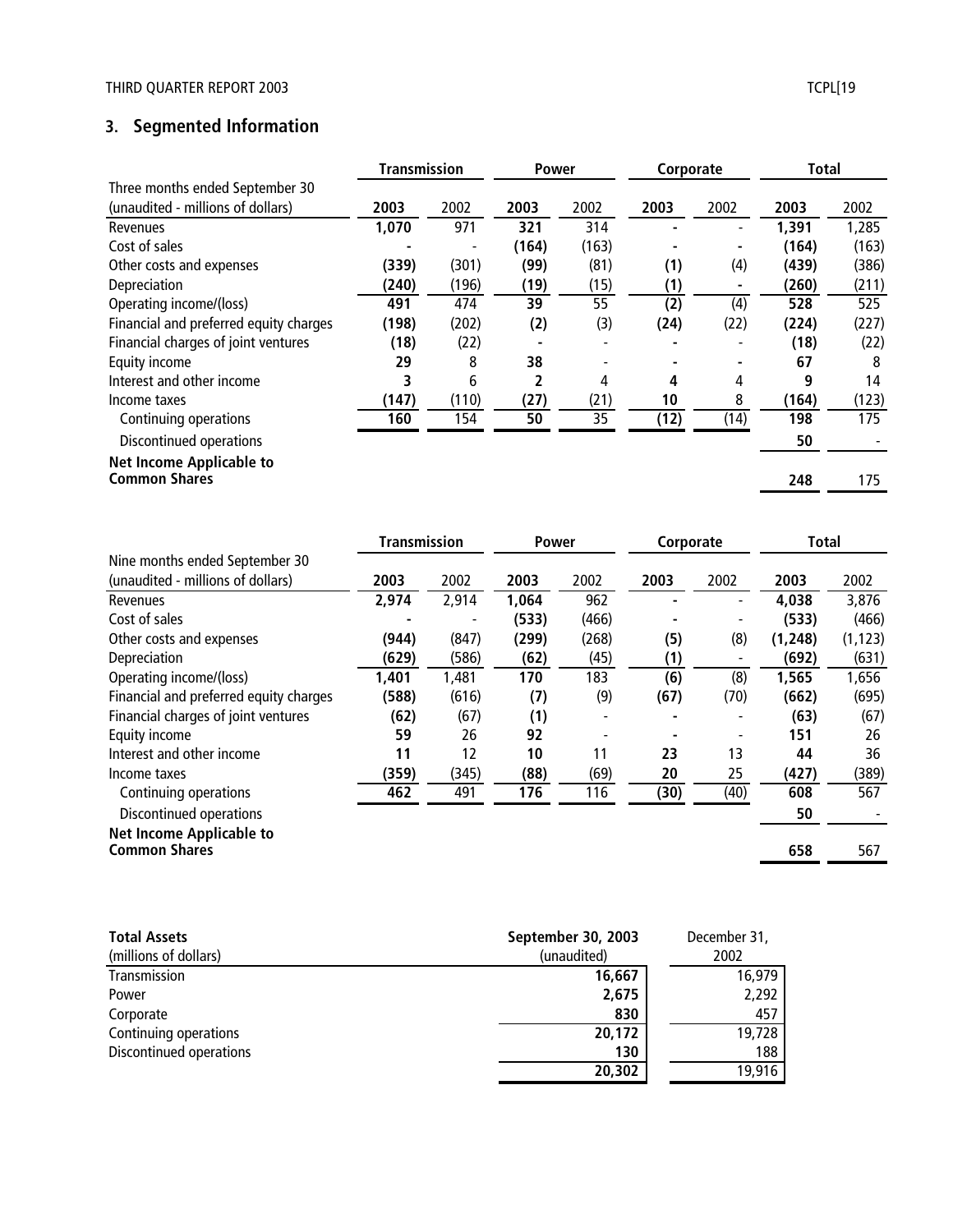## **4. Junior Subordinated Debentures**

On July 3, 2003, the company redeemed the US\$160 million 8.75 per cent Junior Subordinated Debentures. Holders of these debentures received US\$25.0122 per US\$25.00 of the principal amount, which included accrued and unpaid interest to the redemption date, without premium or penalty.

## **5. Risk Management and Financial Instruments**

The following represents the significant changes to the company's risk management and financial instruments since December 31, 2002.

## Foreign Investments

At September 30, 2003 and December 31, 2002, the company had foreign currency denominated assets and liabilities which created an exposure to changes in exchange rates. The company uses foreign currency derivatives to hedge this net exposure on an after-tax basis. The company's portfolio of foreign investment derivatives is comprised of contracts for periods up to four years. The fair values shown in the table below for foreign exchange risk are offset by translation gains or losses on the net assets and are recorded in the foreign exchange adjustment in Shareholders' Equity.

| Asset/(Liability)             | September 30, 2003 |       |                   |       |  |
|-------------------------------|--------------------|-------|-------------------|-------|--|
| (millions of dollars)         | (unaudited)        |       | December 31, 2002 |       |  |
|                               | Carrying           | Fair  | Carrying          | Fair  |  |
|                               | Amount             | Value | Amount            | Value |  |
| <b>Foreign Exchange Value</b> |                    |       |                   |       |  |
| Cross-currency swaps          |                    |       |                   |       |  |
| U.S. dollars                  | 51                 | 51    | (8)               | (8)   |  |

At September 30, 2003, the notional principal amount of cross-currency swaps was US\$250 million (December 31, 2002 - US\$350 million).

| <b>Reconciliation of Foreign Exchange Adjustment</b><br>(millions of dollars) | September 30, 2003<br>(unaudited) | December 31,<br>2002 |
|-------------------------------------------------------------------------------|-----------------------------------|----------------------|
| Balance at beginning of period                                                | 14                                |                      |
| Translation (losses)/gains on foreign currency denominated net assets         | (115)                             |                      |
| Foreign exchange gains/(losses) on derivatives, and other                     | 72                                | (2)                  |
| Balance at end of period                                                      | (29)                              | 14                   |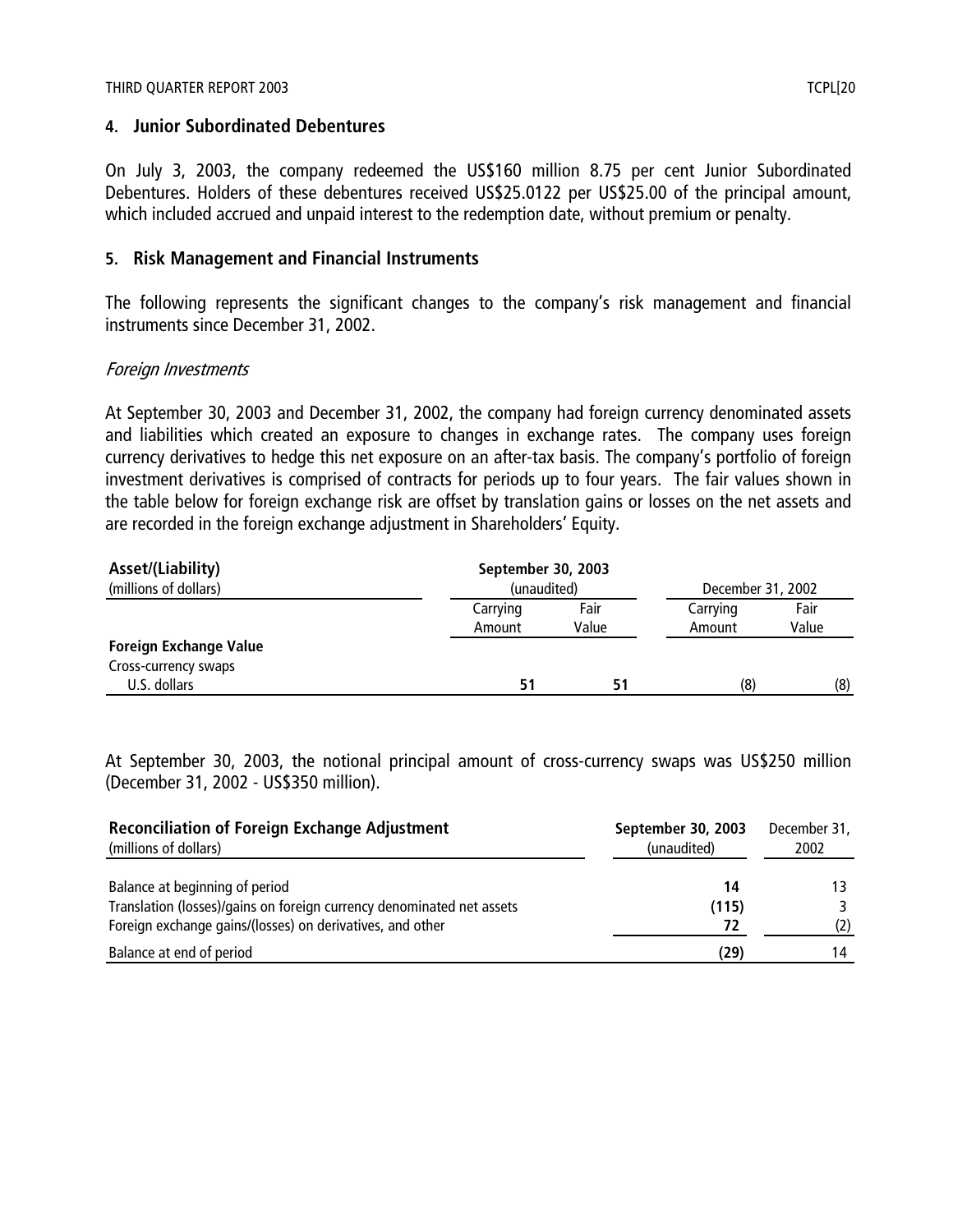## **6. Discontinued Operations**

In July 2001, the Board of Directors approved a plan to dispose of the company's Gas Marketing business. In December 1999, the Board of Directors approved a plan (December Plan) to dispose of the company's International, Canadian Midstream and certain other businesses. The company's disposals under both plans were substantially completed at December 31, 2001.

The company mitigated its exposures associated with the contingent liabilities related to the divested gas marketing operations by obtaining from a subsidiary of Mirant Corporation (Mirant) certain remaining contracts in June and July 2003, and simultaneously hedging the market price exposures of these contracts. The company remains contingently liable for certain residual obligations.

At September 30, 2003, TCPL reviewed the provision for loss on discontinued operations and the deferred gain, taking into consideration the impacts of Mirant's filing for bankruptcy protection in July 2003 and the mitigation of the contingent liabilities referred to above. As a result of this review, \$50 million of the original approximately \$100 million after-tax deferred gain was recognized in income in third quarter 2003. In addition, TCPL concluded that the remaining provision was adequate, and the deferral of the remaining approximately \$50 million of deferred after-tax gains related to the Gas Marketing business was appropriate.

Net income from discontinued operations was \$50 million, net of \$29 million in taxes, for the three and nine months ended September 30, 2003 compared to nil for the same periods in 2002. The provision for loss on discontinued operations at September 30, 2003 was \$168 million (December 31, 2002 - \$234 million). The net assets of discontinued operations included in the consolidated balance sheet at September 30, 2003 were \$94 million (December 31, 2002 - \$90 million).

## **7. Investment in Bruce Power L.P.**

On February 14, 2003, TCPL acquired a 31.6 per cent interest in Bruce Power L.P. (Bruce Power) for approximately \$409 million, including closing adjustments. As part of the acquisition, TCPL also funded a one-third share (\$75 million) of a \$225 million accelerated deferred rent payment to Ontario Power Generation, which is recorded in Other Assets.

The purchase price of TCPL's 31.6 per cent interest in Bruce Power has been allocated as follows.

| <b>Purchase Price Allocation</b>                                  |       |
|-------------------------------------------------------------------|-------|
| (unaudited)                                                       |       |
| (millions of dollars)                                             |       |
| Net book value of assets acquired                                 | 281   |
| Valuation of Bruce Power sales agreements                         | (131) |
| Excess of fair value over book value of other net assets acquired | 259   |
|                                                                   | 409   |

The amount allocated to the investment in Bruce Power includes an excess purchase price of approximately \$259 million over TCPL's share of the book value of the underlying net assets, other than